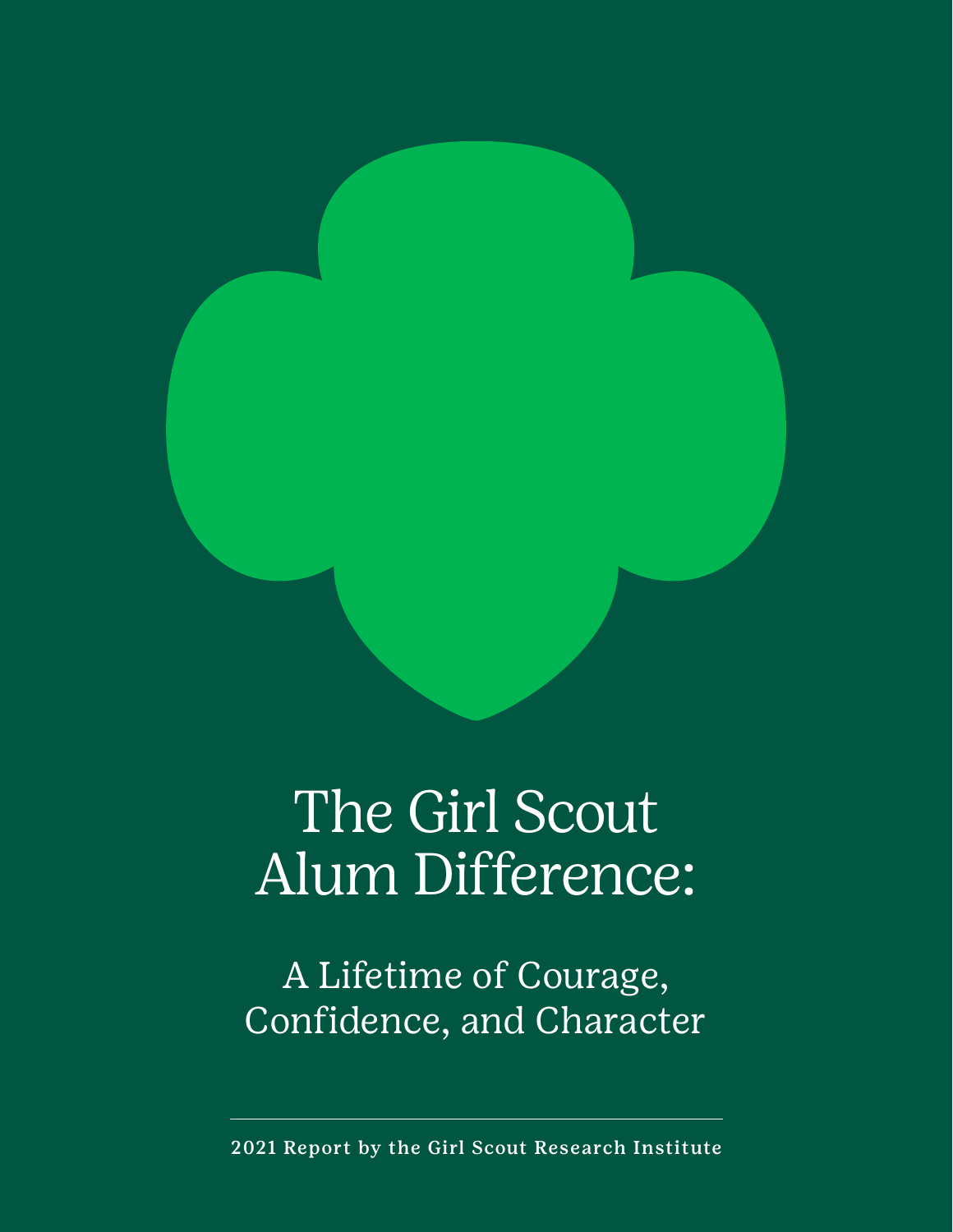## Introduction



For over 100 years, Girl Scouts has offered girls the best leadership development experience in the world. The [Girl](https://www.girlscouts.org/en/our-program/our-program.html)  [Scout Leadership Experience](https://www.girlscouts.org/en/our-program/our-program.html) is a research-based leadership development program that builds girls of courage, confidence, and character, who make the world a better place.

In Girl Scouts, girls develop a strong sense of self, learn positive values, seek out and overcome challenges, develop and maintain healthy relationships, and develop interest in and learn ways to positively impact their community (*The [Girl](https://www.girlscouts.org/content/dam/girlscouts-gsusa/forms-and-documents/about-girl-scouts/research/GSRI_ImpactStudy_ExecutiveSummary_2017.pdf)  [Scout Impact Study](https://www.girlscouts.org/content/dam/girlscouts-gsusa/forms-and-documents/about-girl-scouts/research/GSRI_ImpactStudy_ExecutiveSummary_2017.pdf)*, 2017).

Past research from the Girl Scout Research Institute (GSRI) on alums shows that the impact of Girl Scouts continues well into adulthood<sup>1</sup>. The current study builds on prior research to assess how participation in Girl Scouts is linked to later life success among adult alums and delves into the additional benefits experienced by women who earned their Girl Scout Gold Award.

1. *Girl Scouting Works: The Alumnae Impact Study (2012)*, *The Power of the Girl Scout Gold Award: Excellence in Leadership and Life (2016)*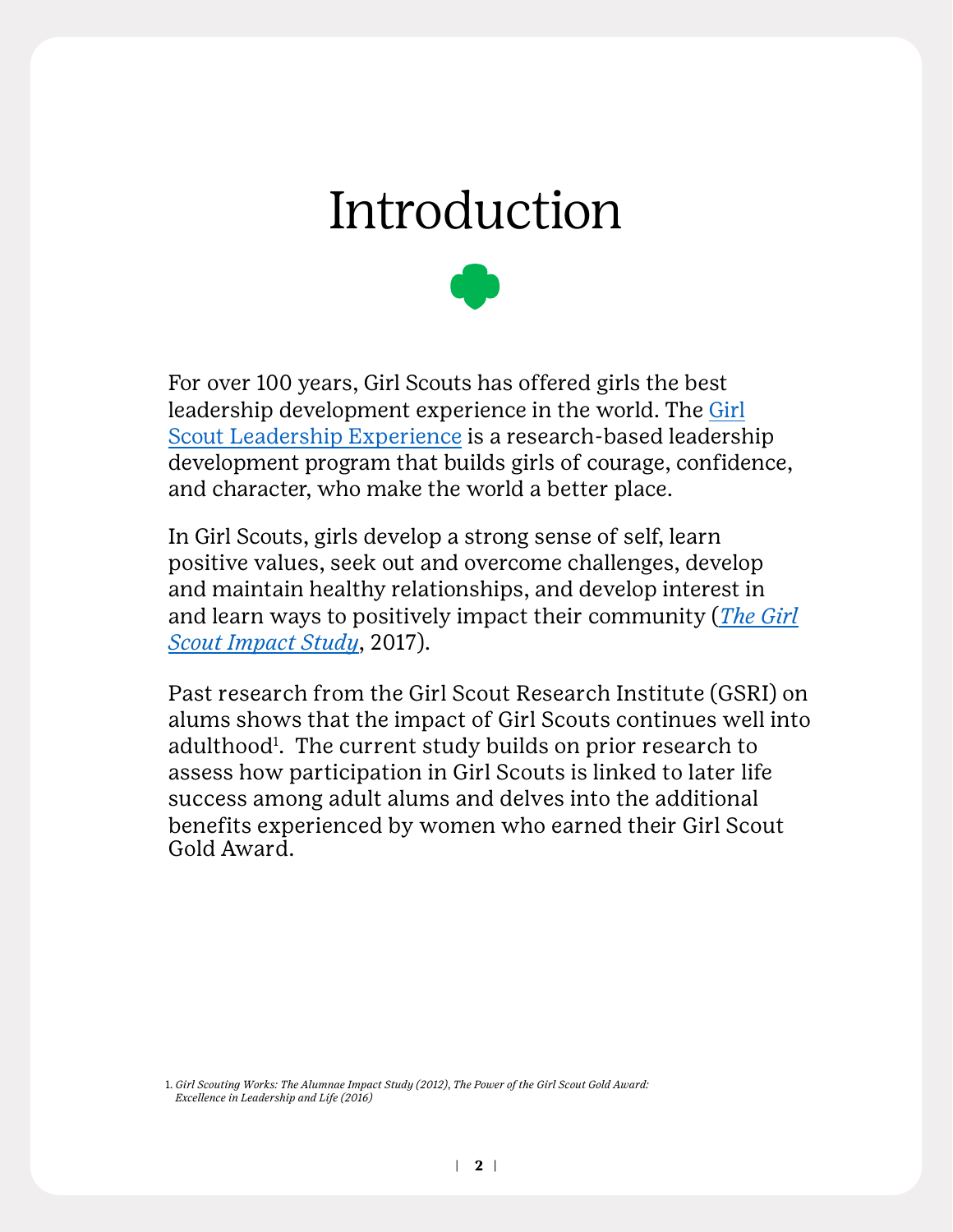# Research Goals

## **This study investigates the following questions:**

## Alum Impact

## **How do Girl Scout alums rate the impact of Girl Scouts in their lives?**

- To what extent do they attribute their current achievements and success to their participation in Girl Scouts?
- How do Girl Scout alums fare when it comes to positive life outcomes and how do they compare to women who were never Girl Scouts?

## Gold Award Advantage

## **How do Gold Award Girl Scout alums rate the impact of the Gold Award in their lives?**

- What do they see as the values and benefits of earning the Gold Award?
- How do they leverage the Gold Award in pursuing their education, career, and/or philanthropic goals?







| **3 |**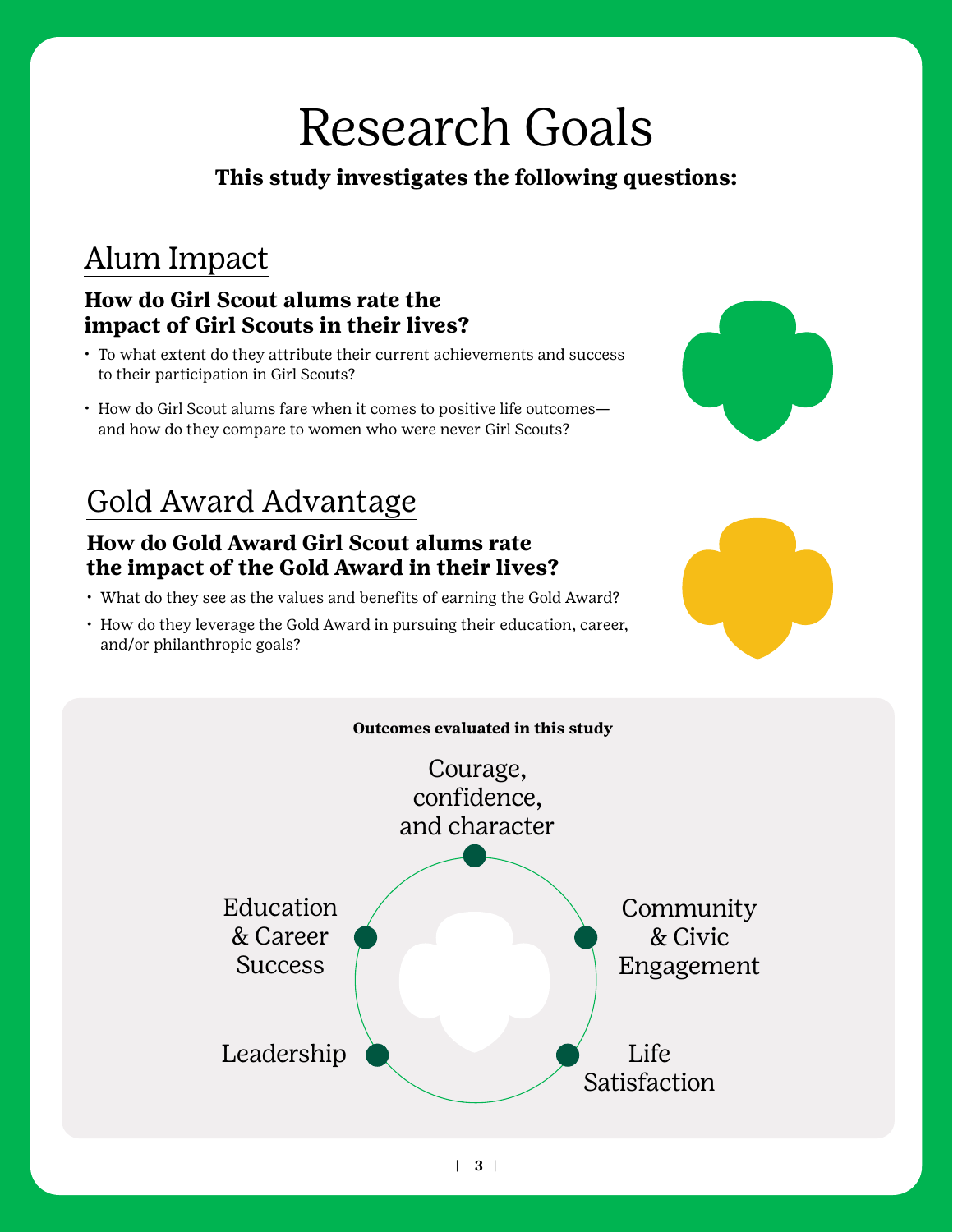## Girl Scout Alum Facts

50+

**Million Women**

#### **Incidence rate**

This study indicates that more than

# $1$  in every 3  $\hspace{1.5cm}$  37%

adult women in the United States were Girl Scouts at some point in their lives. Based on current U.S. government population estimates<sup>2</sup>, there are approximately 143 million adult women in the United States. The Girl Scout alum community is over 50 million strong.

> The average length of participation in Girl Scouting was three years.



#### **Program Tenure for Girl Scout Alums**

2. https://www.census.gov/prod/cen2010/briefs/c2010br-03.pdf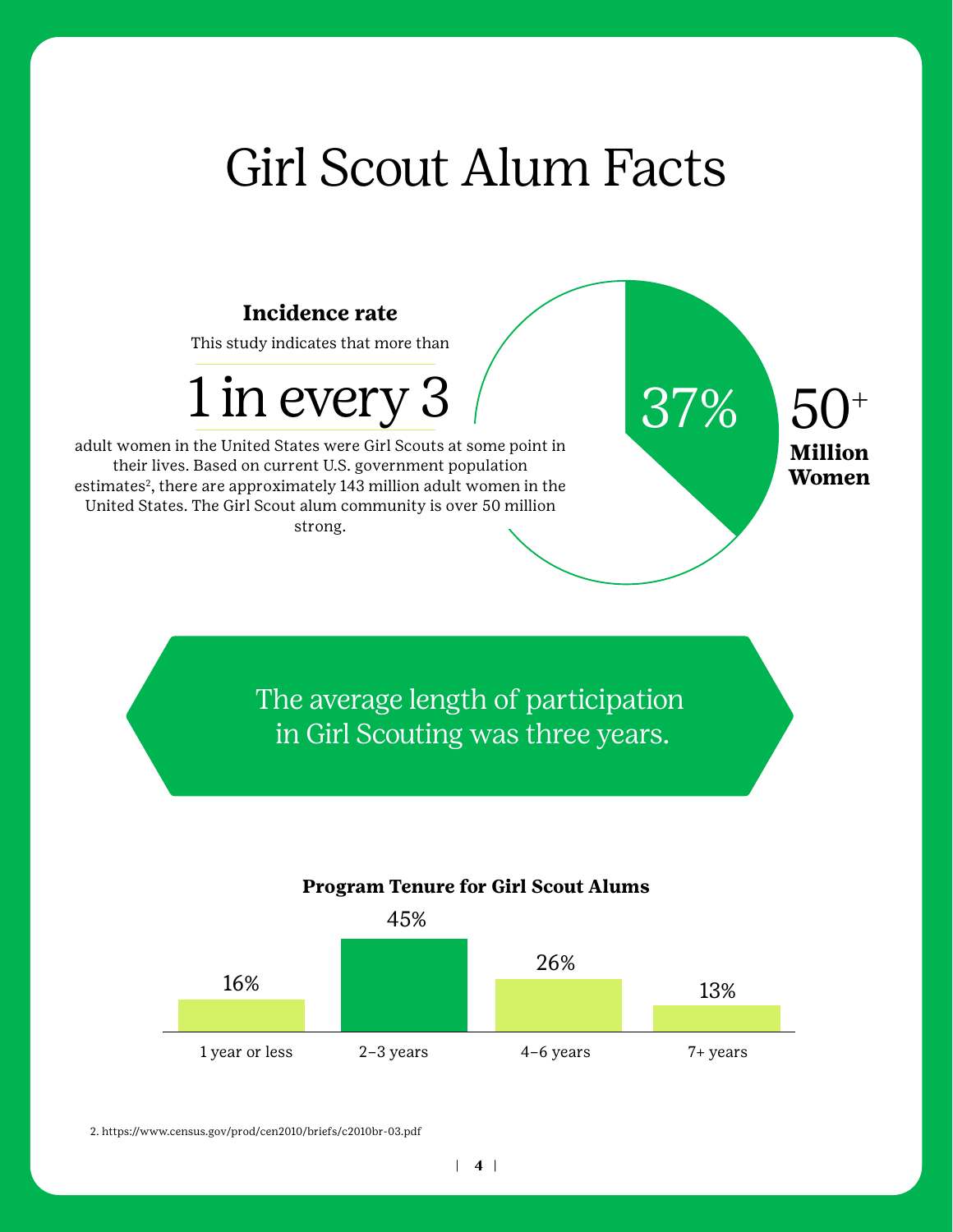# The Positive Impact of Girl Scouting

**Girl Scout alums attribute positive outcomes to their participation in Girl Scouts. Longer term participation and engagement in highest awards are linked to greater perceptions of impact.**

> 7 in 10 (68%) **Girl Scout alums assert that Girl Scouts**

> **has had a positive impact on their lives.**

#### **Percentage of Alums Who Assert Girl Scouts Had a Positive Impact**



Starting in fourth grade, Girl Scouts can begin to take action in their communities through the Girl Scout highest awards<sup>3</sup>. Through these awards, girls learn important leadership skills, discover their passions, and plan and lead projects that create big change in their communities. This study f ound that the more alums were engaged with highest awards as Girl Scouts, the greater their perception of the impact of Girl Scouts on their life outcomes.

**Percentage of Alums Who Agree Girl Scouts Had** 



3. The Bronze Award can be earned by Girl Scout Juniors (4th and 5th grade girls), the Silver Award can be earned by Girl Scout Cadettes (6th, 7th, and 8th grade girls), and the Gold Award can be earned by Girl Scout Seniors or Ambassadors (9th, 10th, 11th, and 12th grade girls). More information about the Girl Scout highest awards can be found at https://www.girlscouts.org/en/our-program/highest-awards.html.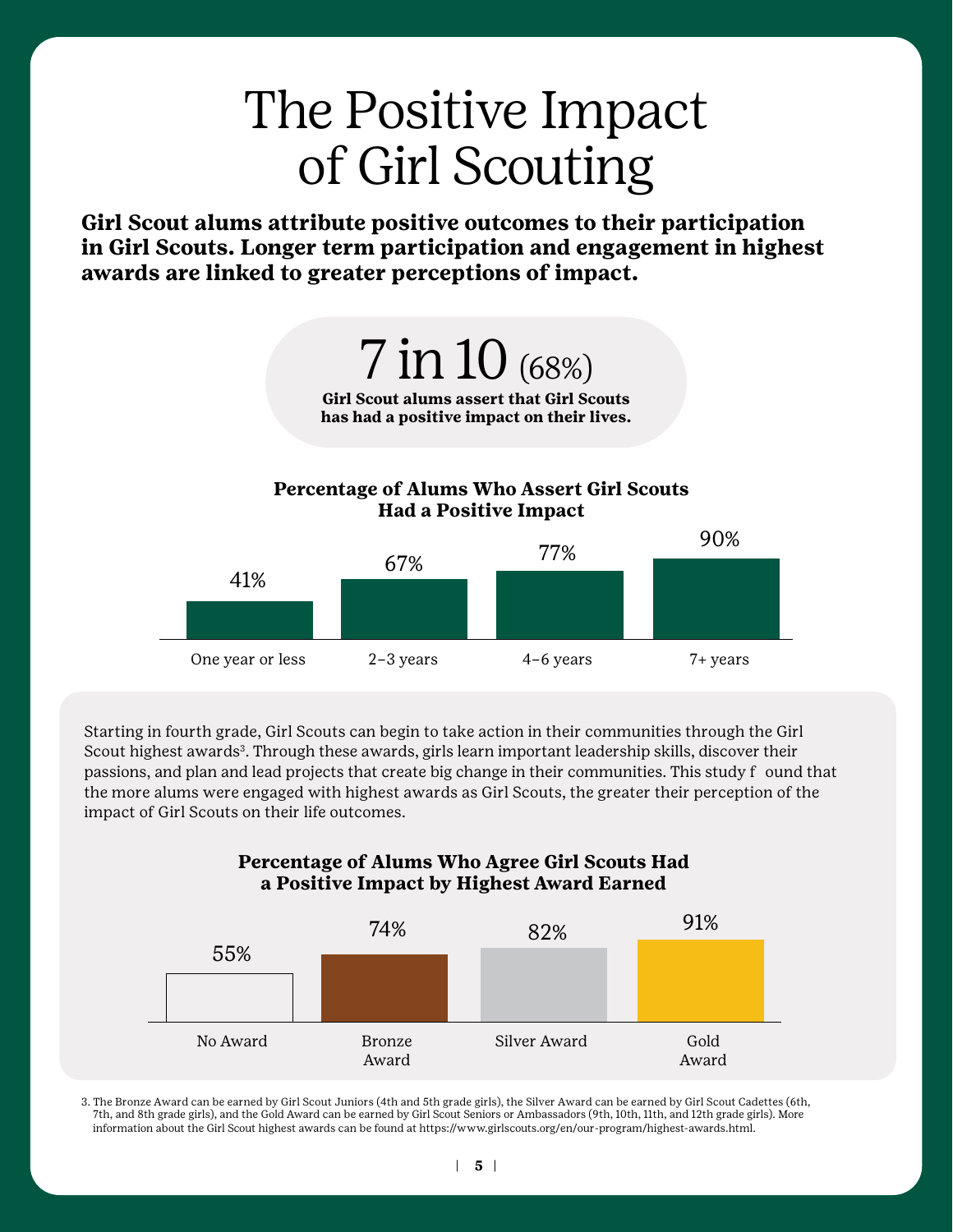# Alums say Girl Scouts laid the foundation for their success.

## Girl Scouts helped

## **1. Set them on a path for achievement and success.**

- 64% encouraged to set high goals for their lives
- 54% contributed to their overall success in life
- 48% contributed to their work or career success

## **2. Connect them to something bigger than themselves—linking them to community and to a network of girls and women around the world.**

- 61% became more responsible members of their communities
- 60% inspired their commitment to community service or volunteering
- 59% felt part of a national or global sisterhood
- 53% equipped to solve problems in their communities

## **3. Develop their passions and interests.**

- 64% developed outdoor skills, including environmental stewardship
- 43% developed their interest in business or entrepreneurship
- 37% developed their interest in science, technology, engineering, or math (STEM)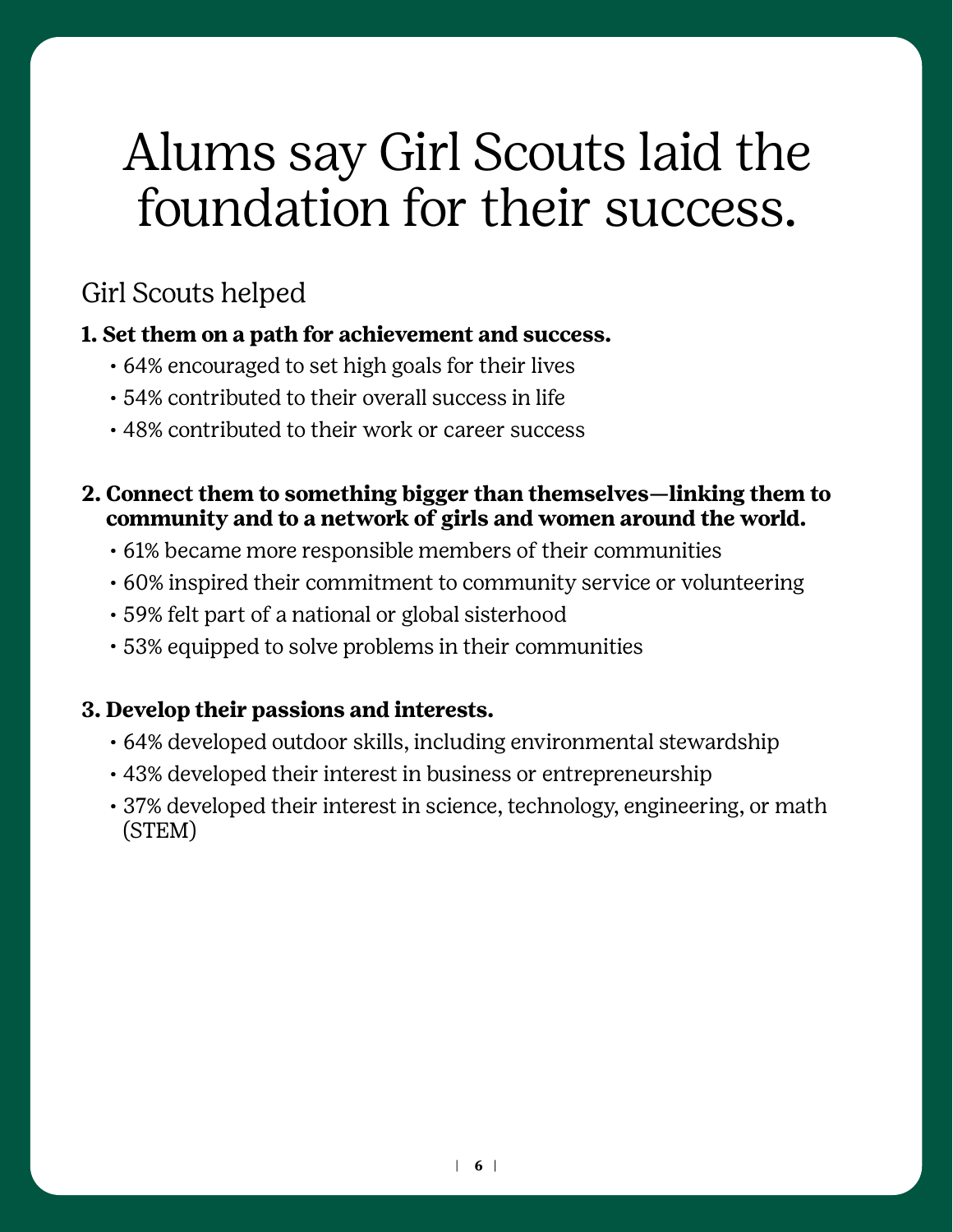#### **Percentage of Alums who Say Girl Scouts Helped Set them on a Path for Achievement and Success by Program Tenure**



#### **Percentage of Alums who Say Girl Scouts Connected Them to Something Bigger than Themselves by Program Tenure**



#### **Percentage of Alums who Say Girl Scouts Helped them Develop their Passions and Interests by Program Tenure**

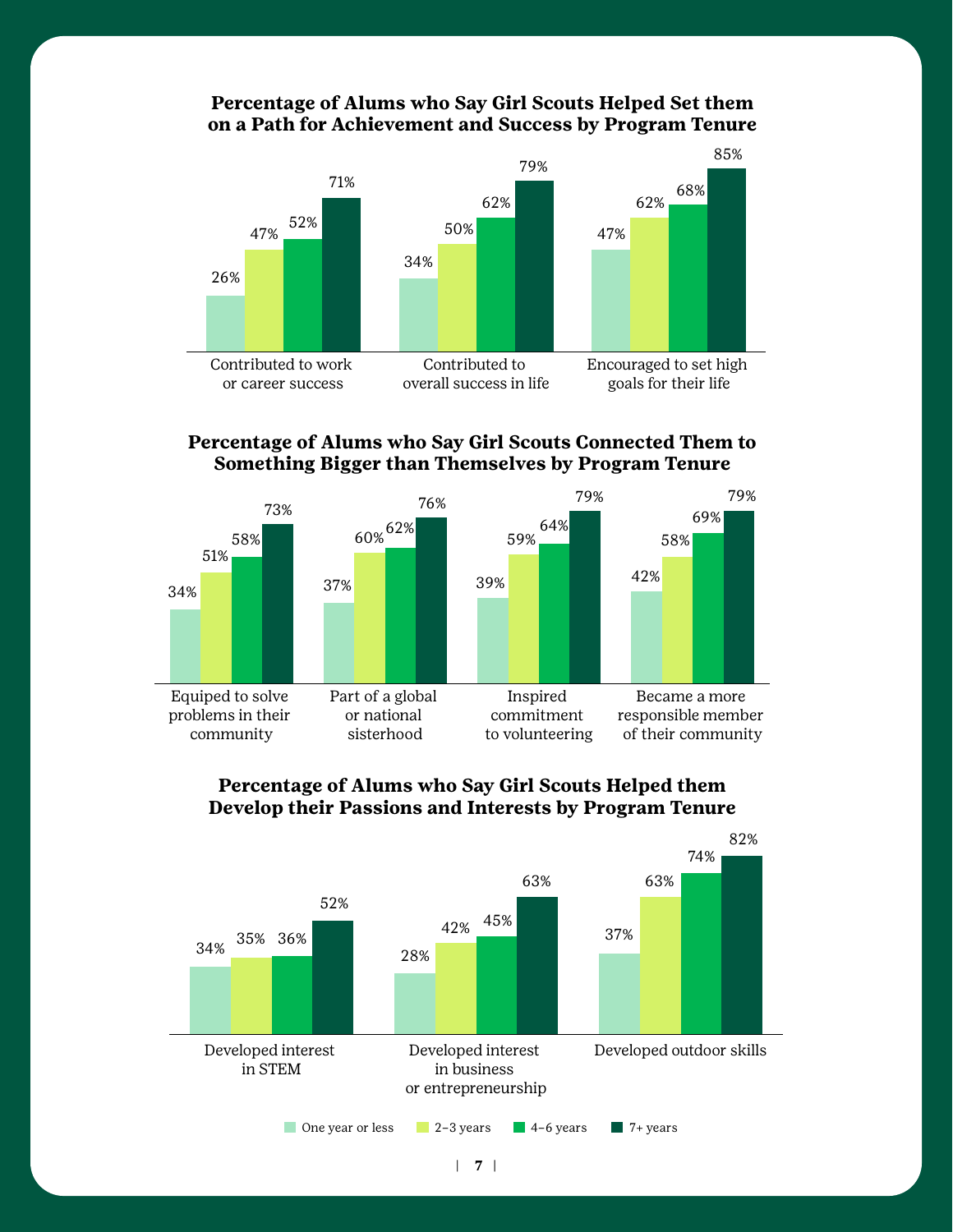## Girl Scout alums are very satisfied with their lives today.

**Girl Scout alums are more satisfied with life and with their relationships, education, financial circumstances, and careers than non-alums.** 

88%

**Nearly 9 in 10**

87%

are satisfied with their lives overall versus 83% of non-alums.

say that they have been successful in achieving their goals in life versus 80% of non-alums.

| <b>Friendships</b> |  |
|--------------------|--|
| 88% vs. 81%        |  |

**Education** 86% vs. 77%

69% vs. 63%

**Financial circumstances**

**Career** 68% vs. 60%

**The longer women were involved in Girl Scouts the more satisfied they are on all satisfaction indicators.** 



#### **Percentage of Alums Satisfied with Life by Program Tenure**

| **8 |**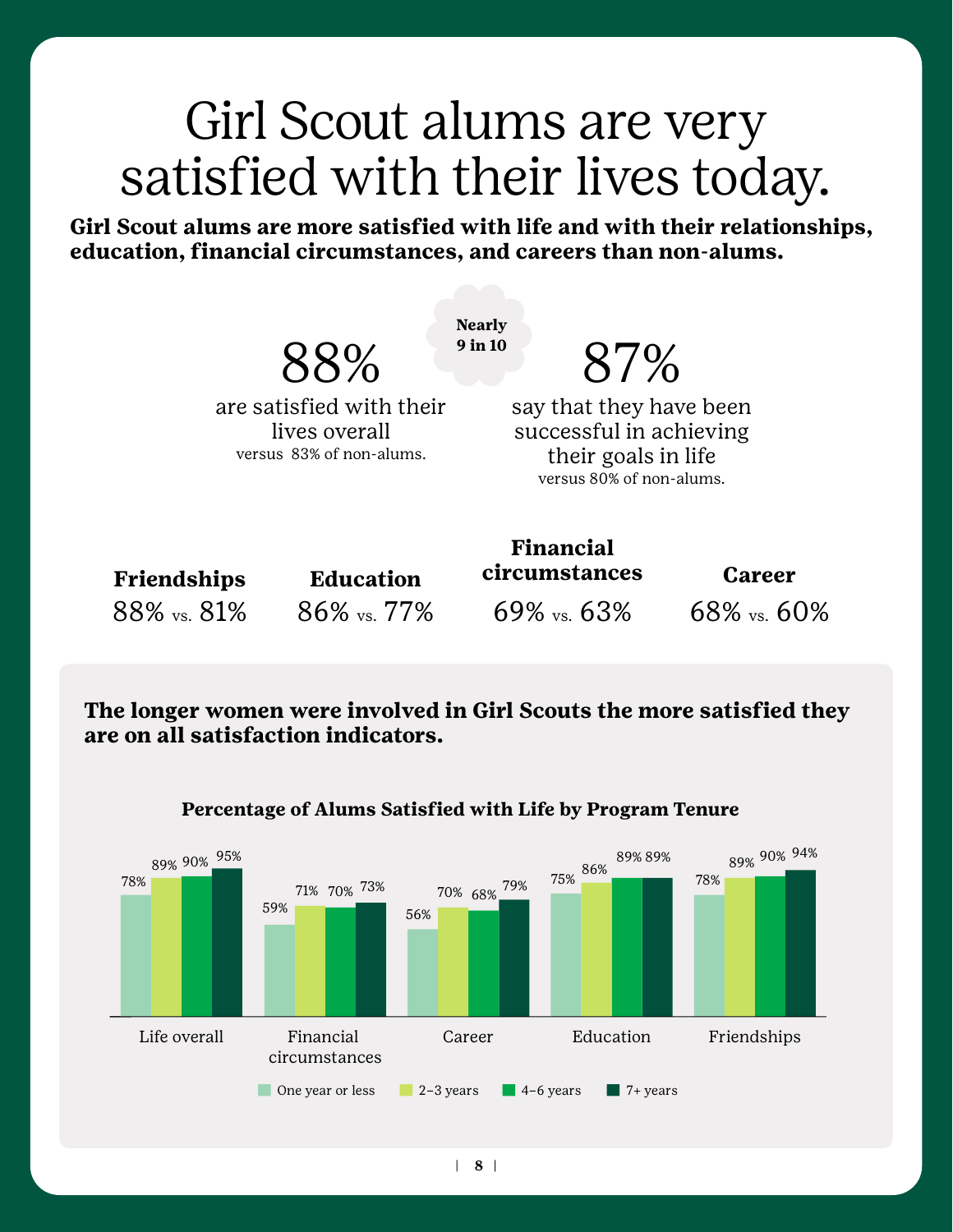# Girl Scout alums exhibit courage, confidence, and character.

**Girl Scout alums are more likely than non-alums to excel across a variety of positive life outcome metrics.**



#### **Courage**

Girl Scout alums exhibit courage. They take on challenges, persist when encountering failure, and are determined and motivated to achieve their goals. They are more likely than non-alums to say:

> I learn from failures and setbacks.



I am ambitious.

58% versus 49%

I take on challenges to improve myself.



I am not afraid to take risks.



| **9 |**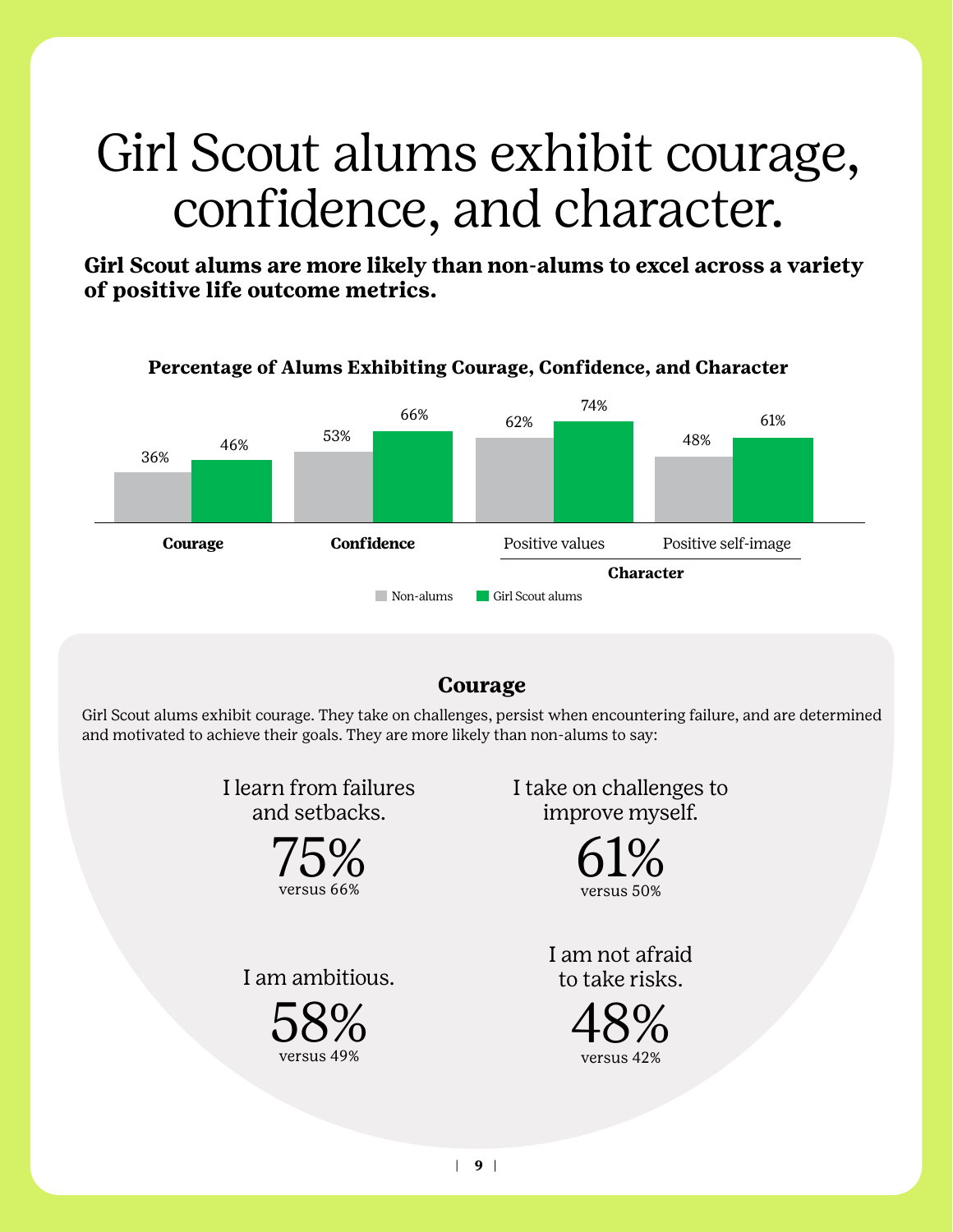## **Confidence**

Girl Scout alums are confident. They are sure of themselves and their ability to set and achieve their goals. They are more likely than non-alums to say:

I am competent and capable in the activities that are important to me.



I try to be the very best at the things I do.

> 80% versus 70%

I generally accomplish what I set out to do.



I am confident in my abilities.



## **Character: Positive Self-image**

Girl Scout alums possess a positive self-image. They feel a sense of purpose, meaning, and conviction in living their values. They are more likely than non-alums to say:

I am a good person and live a good life.

> 82% versus 68%

I lead a purposeful and meaningful life.

> 67% versus 54%

I am optimistic about the future.

> 65% versus 53%

## **Character: Positive Values**

Girl Scout alums possess positive values. They feel a sense of conviction toward honesty, caring for others, and standing up for their beliefs. They are more likely than non-alums to say:

I am honest and trustworthy.



I stand up for my beliefs and values.



I actively contribute to the happiness and well-being of others.

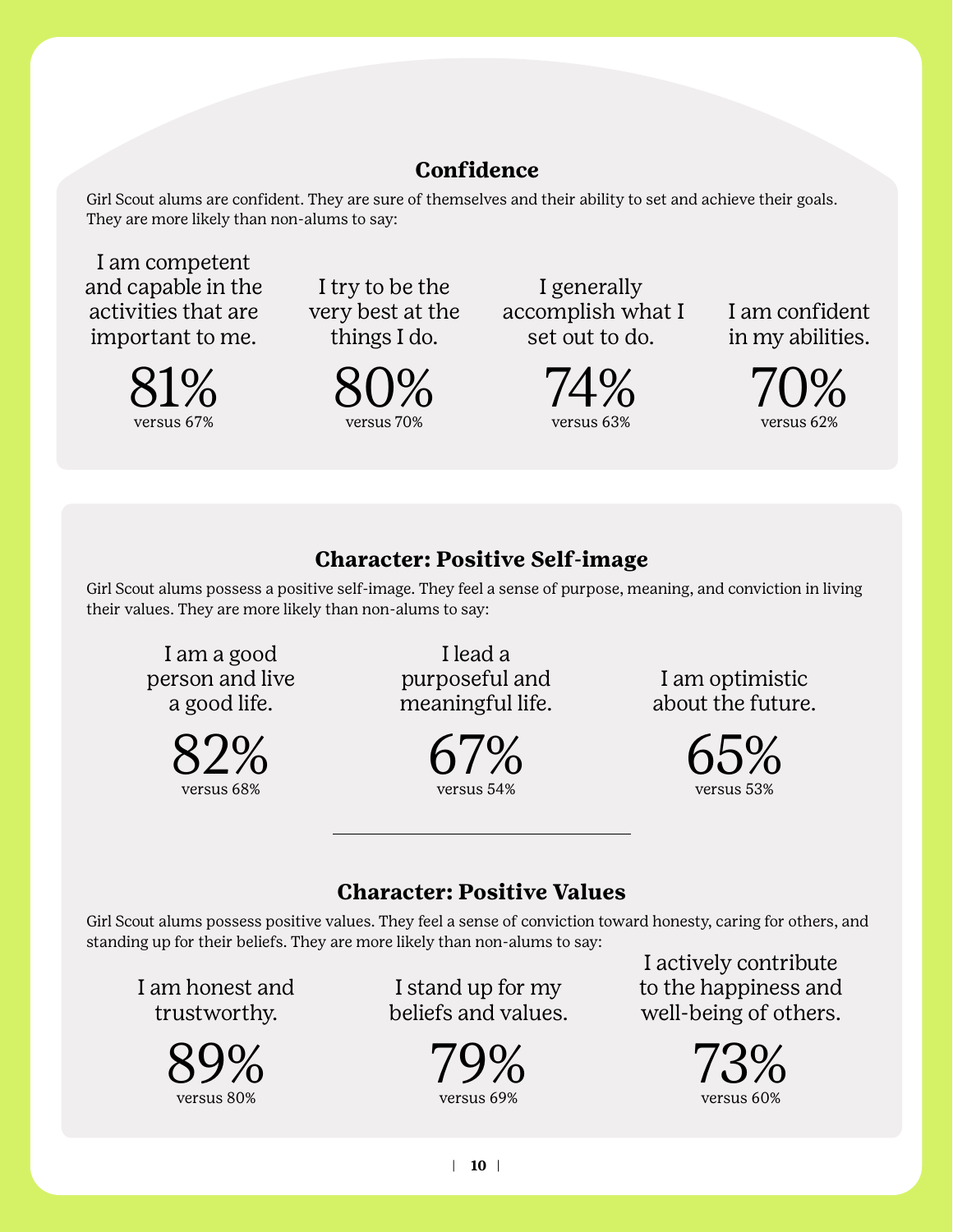# Girl Scout alums outperform in education and career attainment.

#### **Girl Scout alums are more satisfied with their education and attain higher levels of education than non-alums.**

The length of time in Girl Scouts is positively correlated to attaining higher levels of education. Girl Scout alums who participated for four or more years completed more years of education<sup>4</sup>.



**Girl Scout alums are more likely to be in management positions at work, more satisfied with their careers, and more likely to want to have a positive impact on society through their work.** 



**of Girl Scout alums hold management positions,**  compared to 37% non-alums.



**of Girl Scout alums think it is important to make a positive impact on society through their work,**  compared to 65% of non-alums.



**of Girl Scout alums are satisfied with their careers,**  compared to 60% of non-alums.

4. This finding remained consistent for alums of all races.

<sup>5.</sup> [In 2019, 36.6% of women in the United States completed four years or more of college. https://www.statista.com/statistics/184272/](https://www.statista.com/statistics/184272/educational-attainment-of-college-diploma-or-higher-by-gender/) educational[-attainment-of-college-diploma-or-higher-by-gender/](https://www.statista.com/statistics/184272/educational-attainment-of-college-diploma-or-higher-by-gender/)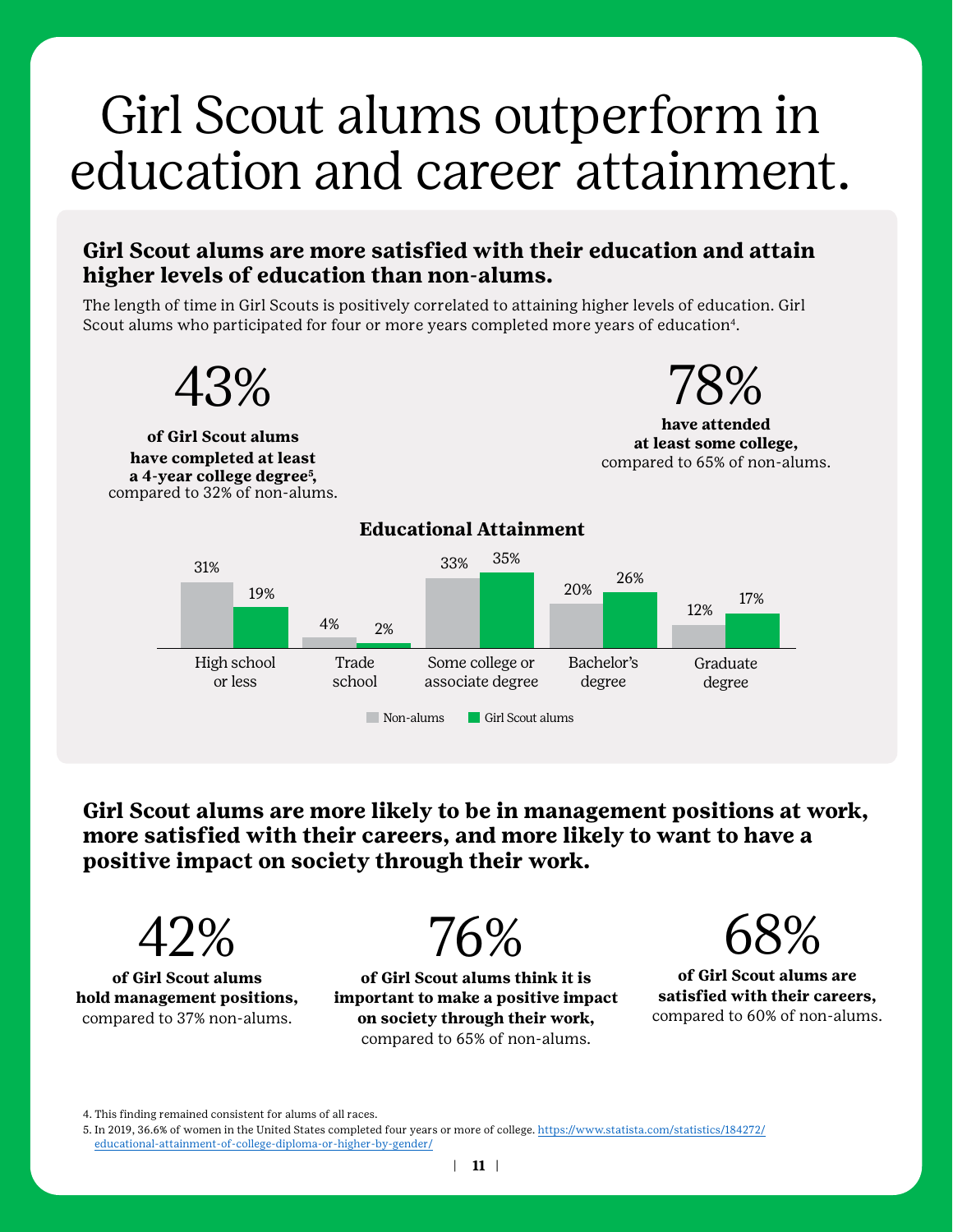# Alums engage in community and take civic action.

**Girl Scout alums are more likely to volunteer and contribute financially to causes they care about than non-alums. Girl Scout alums are invested in supporting their communities by donating their time and money and in making a difference in the world through civic action.**



**of Girl Scout alums volunteer,**  compared to 33% of non-alums.

**of Girl Scout alums donate money,**  compared to 47% of non-alums.

62%

**Top causes alums support through volunteering and donations**

Animal welfare **Religion** Religion **Education** 

Health Youth services

Girls' and women's causes

The longer alums were in Girl Scouts, the more likely they are to volunteer regularly and to donate money to causes as adults.



#### **Percentage of Alums Who Donate Time and Money by Girl Scout Tenure**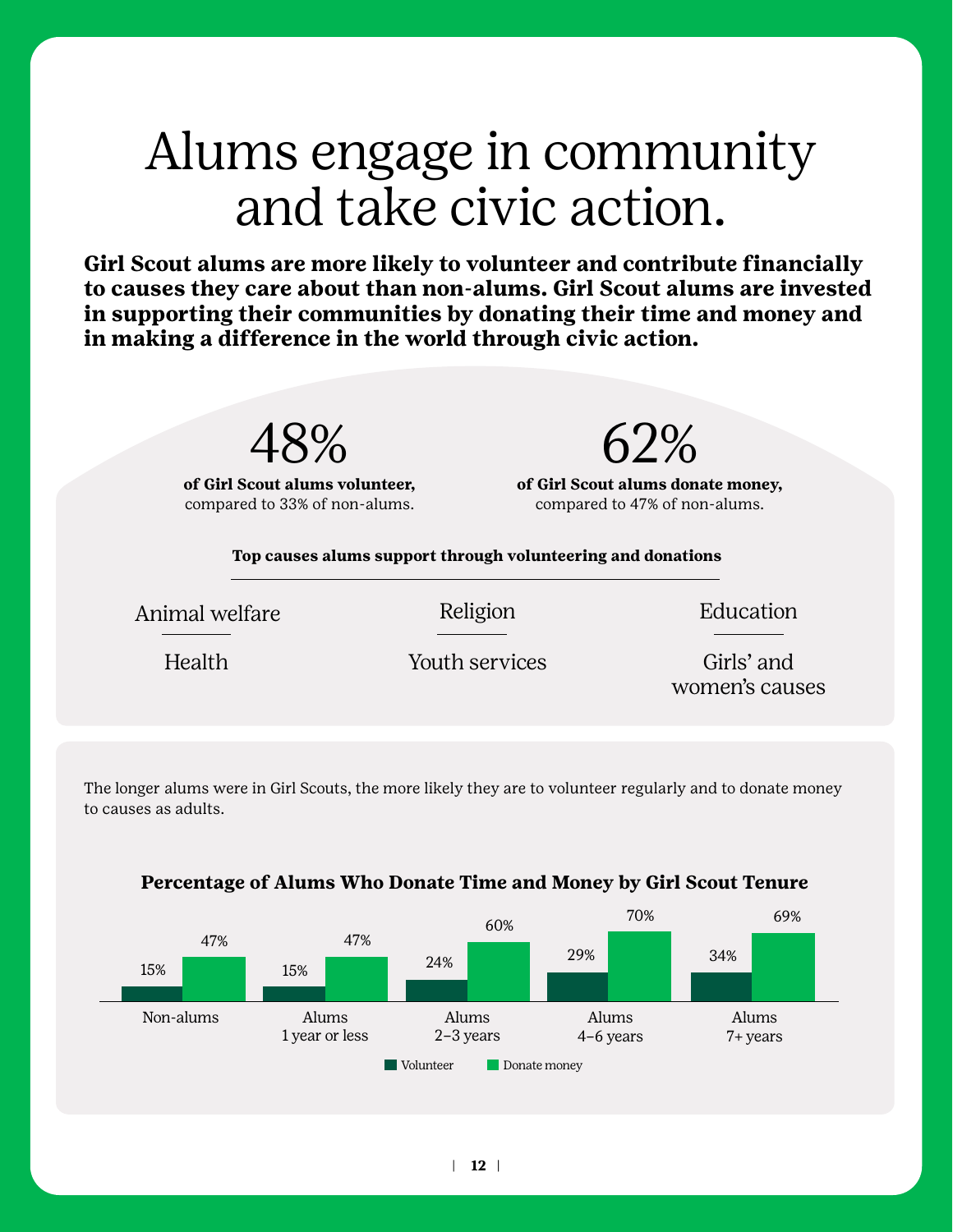# Girl Scout alums take civic action.

**Girl Scout alums are more likely to be civically engaged and to take civic action than non-alums.** 

## 58%

**of Girl Scout alums took at least one of the following civic actions in the 12 months prior to this study,** 

compared to 43% of non-alums.

**Signed a petition** 

35% vs. 23%

**Advocated for a cause on social media** 

25% vs. 18%

**Worked with others to address a community issue** 

22% vs. 14%

**Wrote to, called, or visited elected official to express views** 

16% vs. 10%

**Served on a committee or in a leadership position for a local, national, or international organization** 

 $13\%$  vs. 6%

**Held or ran for a public office**

3% vs. 2%

#### **Girl Scout alums exercise their right to vote:**

86%

are registered to vote, versus 76% of non-alums.

73%

vote always or nearly always, versus 60% of non-alums.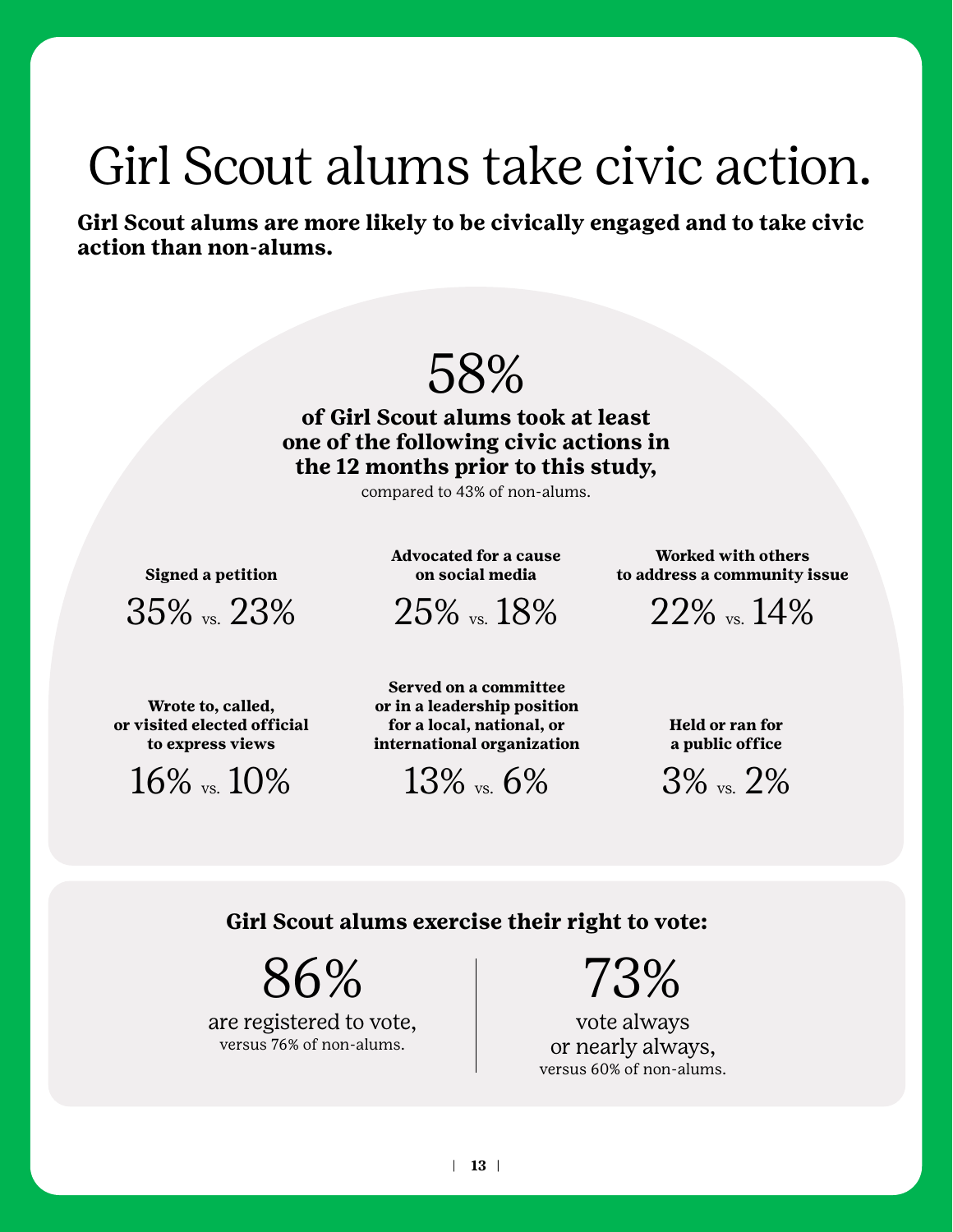# Girl Scout alums shine in leadership.

**Girl Scout alums are more likely to exhibit leadership attributes and hold more leadership roles than non-alums. They bring people together, make decisions, and get things done. The longer alums were in Girl Scouts, the more likely they are to exhibit leadership attributes.** 

> **Girl Scout alums are more likely to report having these attributes than non-alums<sup>6</sup> .**

I possess qualities and skills that make others respect me.

 $62%$ compared to 50% of non-alums

I bring people together to get things done.

53% compared to 43% of non-alums

I think of myself as a leader.

46% compared to 36% of non-alums

I have decisionmaking power at work or in my community.

42% compared to 31% of non-alums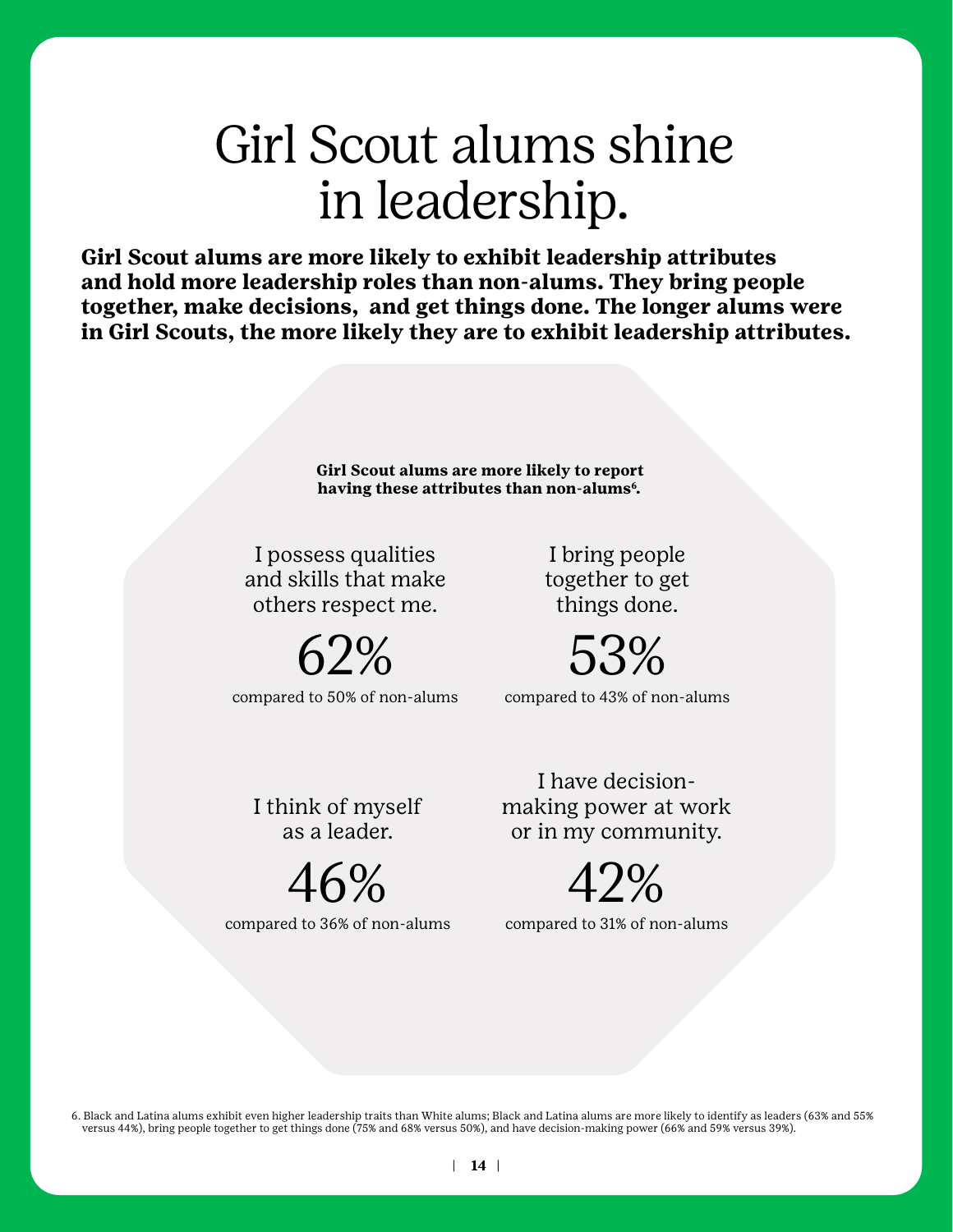## **Girl Scout alums not only possess leadership attributes—the majority also engage in leadership roles across different spheres of life.**

For example, Girl Scout alums are more likely than non-alums to have held leadership roles at work, in their own or their children's school, or as a volunteer. And when tallied, Girl Scout alums have held more leadership roles overall than non-alums.



**Girl Scout alums think there should be more women in positions of leadership.** 





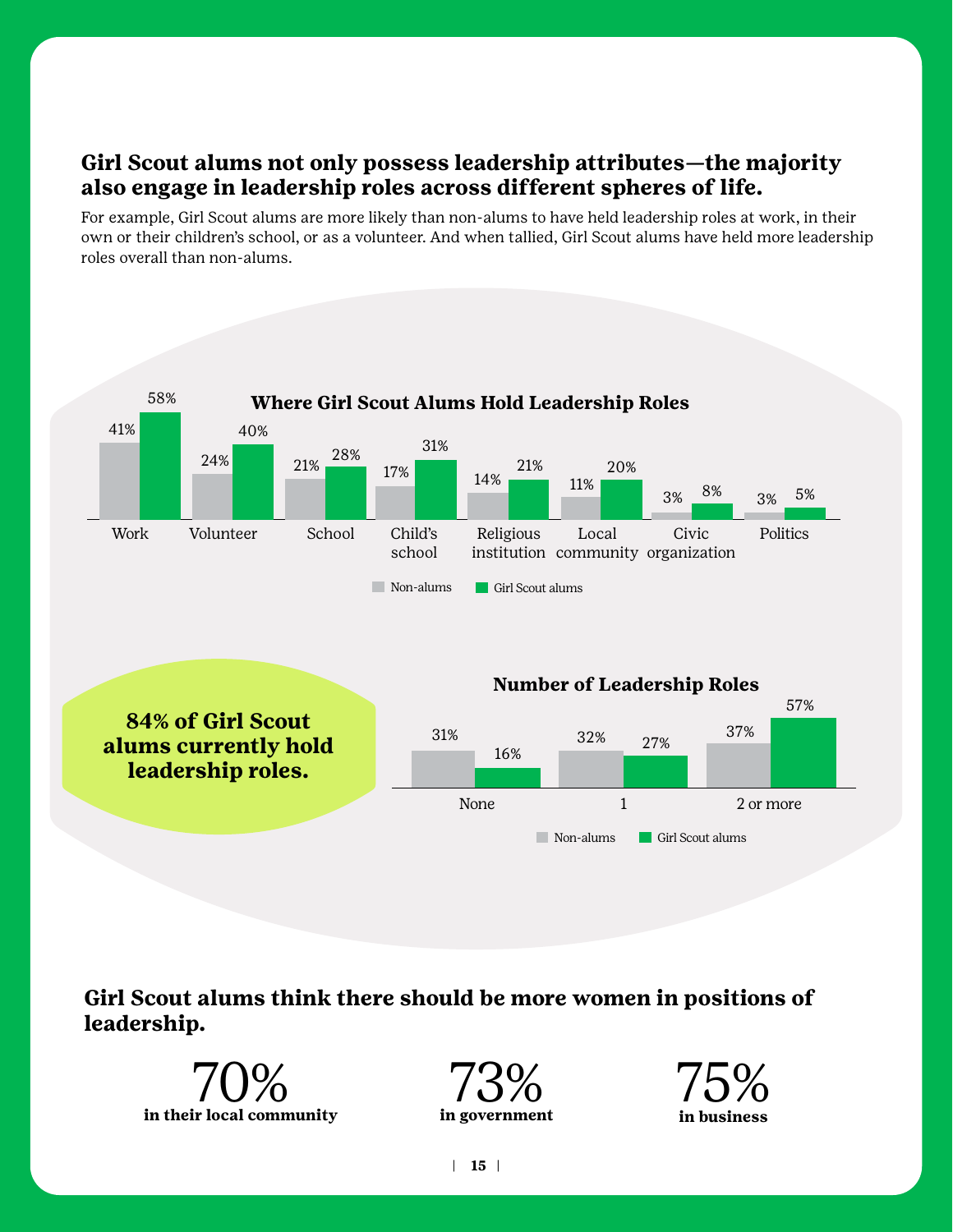

# The Gold Award Impact

The Girl Scout Gold Award is the mark of the truly remarkable. Girl Scouts who earn the Gold Award tackle issues of need and concern in their communities to drive lasting change. This study confirms the results of the *2016 [The Power of](https://www.girlscouts.org/content/dam/girlscouts-gsusa/forms-and-documents/about-girl-scouts/research/GSRI_PowerGSGoldAward.pdf)  [the Girl Scout Gold Award: Excellence in Leadership and Life Report](https://www.girlscouts.org/content/dam/girlscouts-gsusa/forms-and-documents/about-girl-scouts/research/GSRI_PowerGSGoldAward.pdf).* It also expands the body of knowledge about the skills Gold Award Girl Scouts develop and examines how these Girl Scouts leverage the Gold Award to achieve their goals and truly change the world. Additionally, this study finds that while being a Girl Scout is good in terms of life outcomes, earning a Girl Scout Gold Award is great.

## Benefits of the Gold Award

**Gold Award Girl Scouts developed key skills in earning the Gold Award that helped them succeed in life.** Gold Award Girl Scouts describe themselves as "go-getters" and feel they acquired essential 21st-century employment skills through the process of earning the Gold Award. These skills gave them a boost in their academic and professional lives.

| Project         | Problem    | Leadership | Decision-          |
|-----------------|------------|------------|--------------------|
| management      | solving    |            | making             |
| Resourcefulness | Self-      | Time       | Community          |
|                 | confidence | management | building           |
| Resilience      | Teamwork   | Research   | Public<br>speaking |

## *"Being able to talk about project management and give an example of something I created was great for my first job interview."*

Gold Award Girl Scout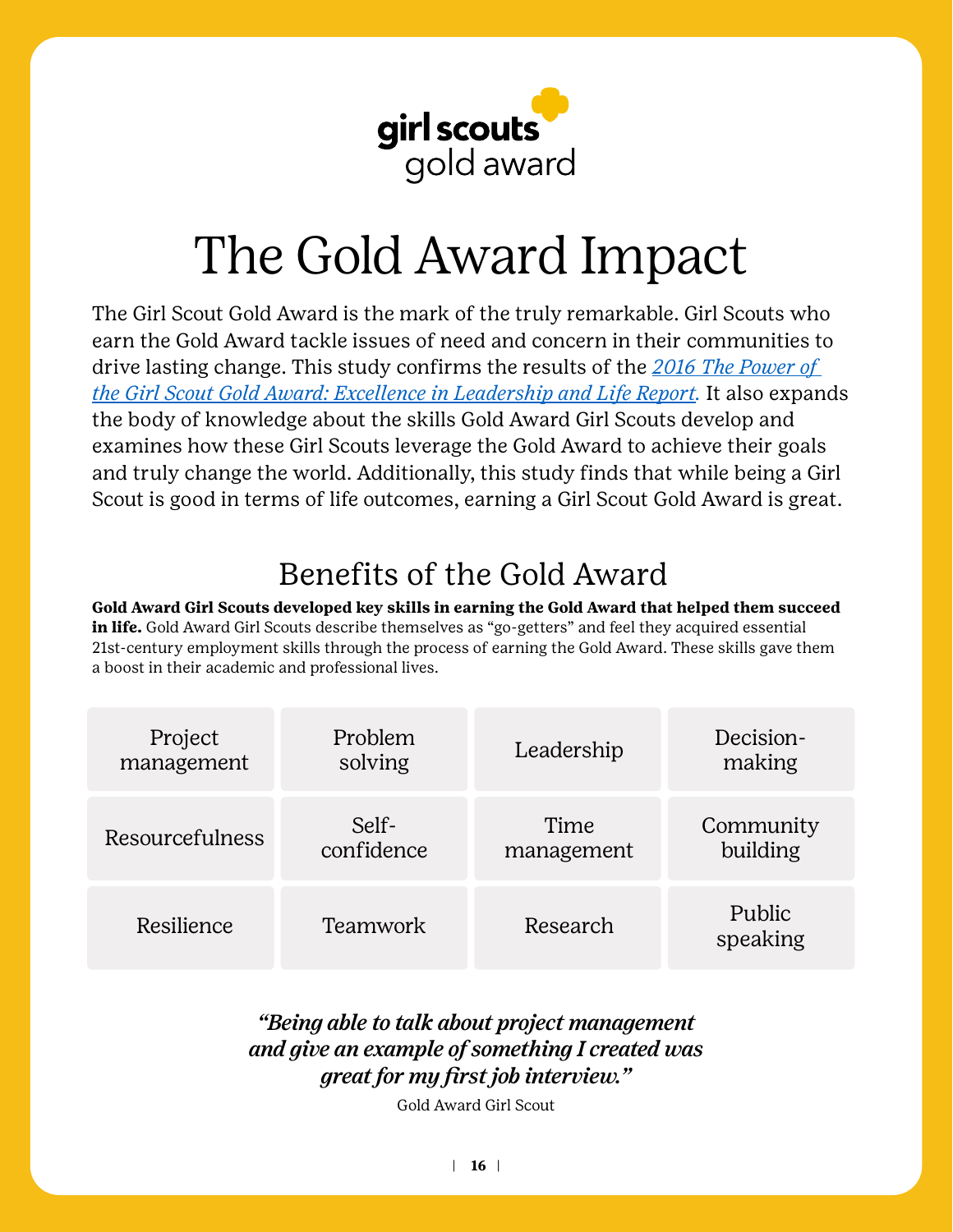# Leveraging the  $\frac{1}{2}$ <br>
Gold Award<br>
us agree that earning their Gold Award...<br>
Cave them skills<br>
the chose the scales through the subseque of the college or and a scholarship<br>
professionally<br>
mid-career choice<br>
career c Gold Award

#### **Gold Award Girl Scouts agree that earning their Gold Award…**

**Gave them skills to help in daily life**



**Gave them skills to help succeed professionally**



**Helped them get a job**

57%

**Inspired their career choice**



**Helped them get into college or graduate program**



**Inspired their choice of college major**

38%

**Helped them get a scholarship**

72%

**Allowed for military enlistment at a higher pay grade**

11%

*"Now that I am higher up in a leadership position in my career, I've noticed that many of the skills I learned and things that came naturally to me because I had this experience have been real big career builders."*

Gold Award Girl Scout

*"I think one of the reasons why I am where I am is because the interviewer knew what the Gold Award was and appreciated the value of it."*

Gold Award Girl Scout

#### **Gold Award Girl Scouts leverage the Gold Award to support educational and professional advancements.**

Gold Award Girl Scouts use the Gold Award to open doors educationally and professionally in the following ways:

**College applications or interviews**

86%

**Scholarship applications or interviews**

 $^{\prime}$ 6%

**Resumes**

82%

**Conversations with colleagues**

 $52\%$ 

**Job interviews**

62%

Analysis was restricted to women age 39 and under to include millennial (1981–1995) and Generation Z (1996–2012) generations.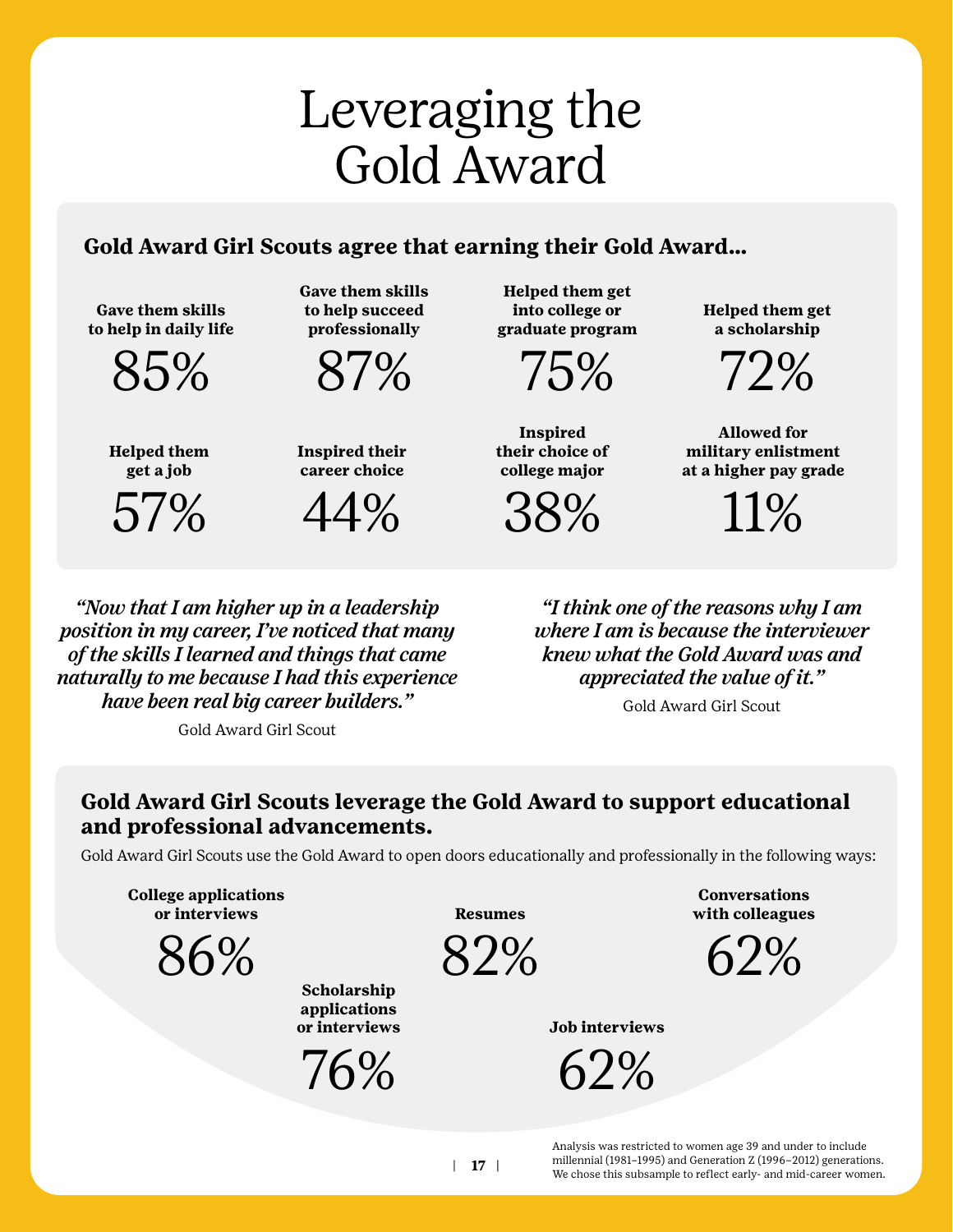# Positive Impact of Girl Scouting

**Over 90% of women who earned the Gold Award are proud to have been a Girl Scout and feel that Girl Scouting had a unique and positive impact in their lives.** 

> **Gold Award Girl Scouts attribute their commitment to community, development of essential life skills, and success in life to Girl Scouts.**

98%

Girl Scouts had a positive impact on my life.

## 95%

I am proud to have been a Girl Scout.

92%

I had experiences in Girl Scouts I could not get elsewhere.

## **Gold Award Girl Scouts say that Girl Scouts…**

**Inspired their commitment to community service or volunteering**

96%

**Contributed to their success in life**

92%

**Contributed to their work or career success** 



**Made them more responsible members of their communities**

95%

**Developed their outdoor skills, including environmental stewardship**



**Made them feel like part of a global or national sisterhood**



**Encouraged them to set high goals or aspirations for their lives**

93%

**Equipped them to solve problems in their communities**



**Developed their business or entrepreneurship skills** 

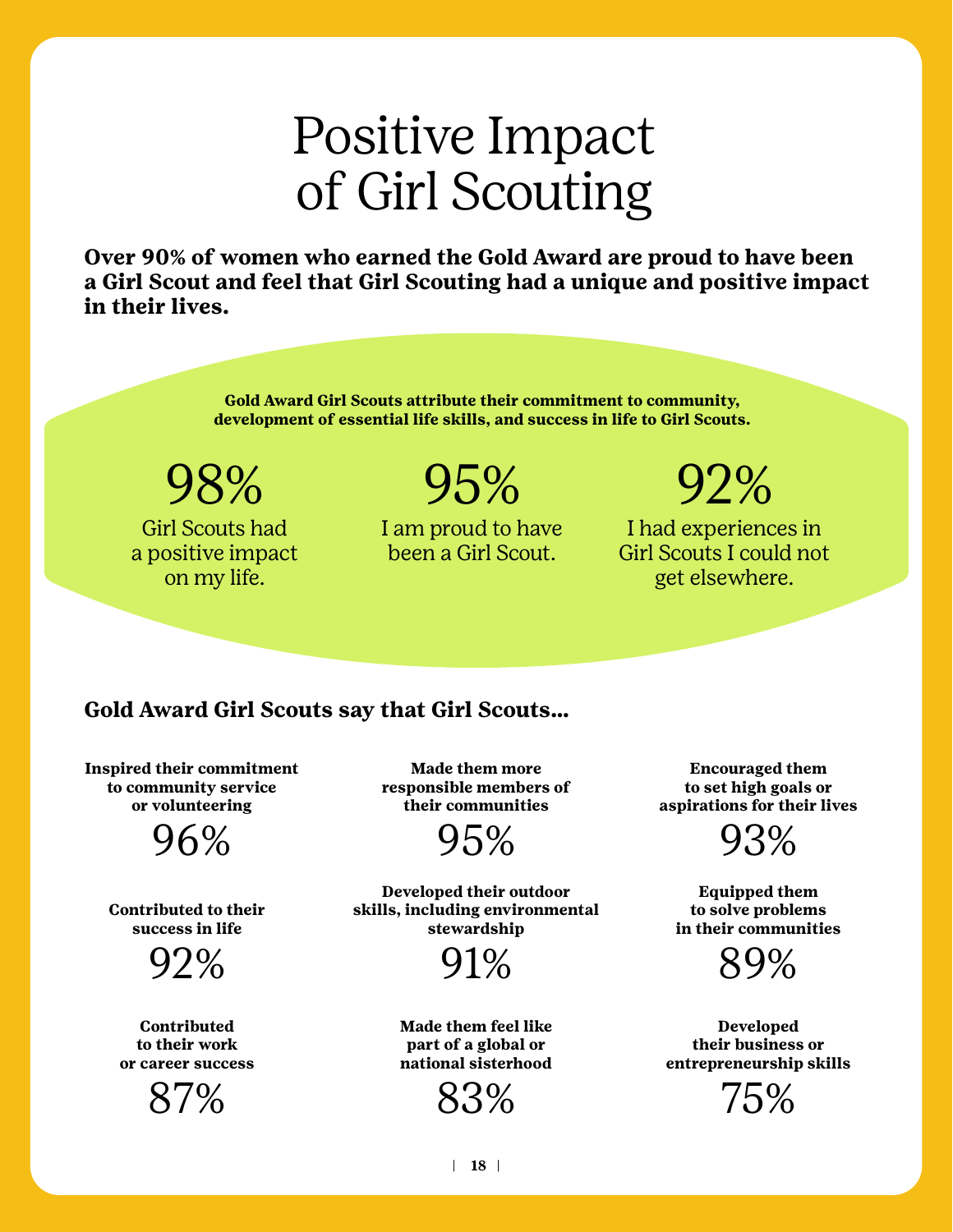# Positive Life Outcomes

**Gold Award Girl Scouts are more likely to exhibit positive life outcomes than non-alums. Gold Award Girl Scouts are more likely to have a positive self-image, hold positive values, and exhibit confidence and courage compared to non-alums.** 



**when encountering failure, and stay determined to achieve their goals.** 

**themselves and their ability to set and achieve their goals.** 

**Gold Award Girl Scouts have character.**

**They have a positive self-image: They feel a sense of purpose, meaning, and conviction in living their values.** 

**They have positive values: They are honest, caring, and stand up for their beliefs.** 

## Educational Attainment

#### **Gold Award Girl Scouts are three times more likely to have earned a graduate degree than non-alums.**

**Gold Award Girl Scouts are more likely to have:**

Obtained a bachelor's or graduate degree



Bachelor's degree



Graduate degree

38% versus 12% non-alums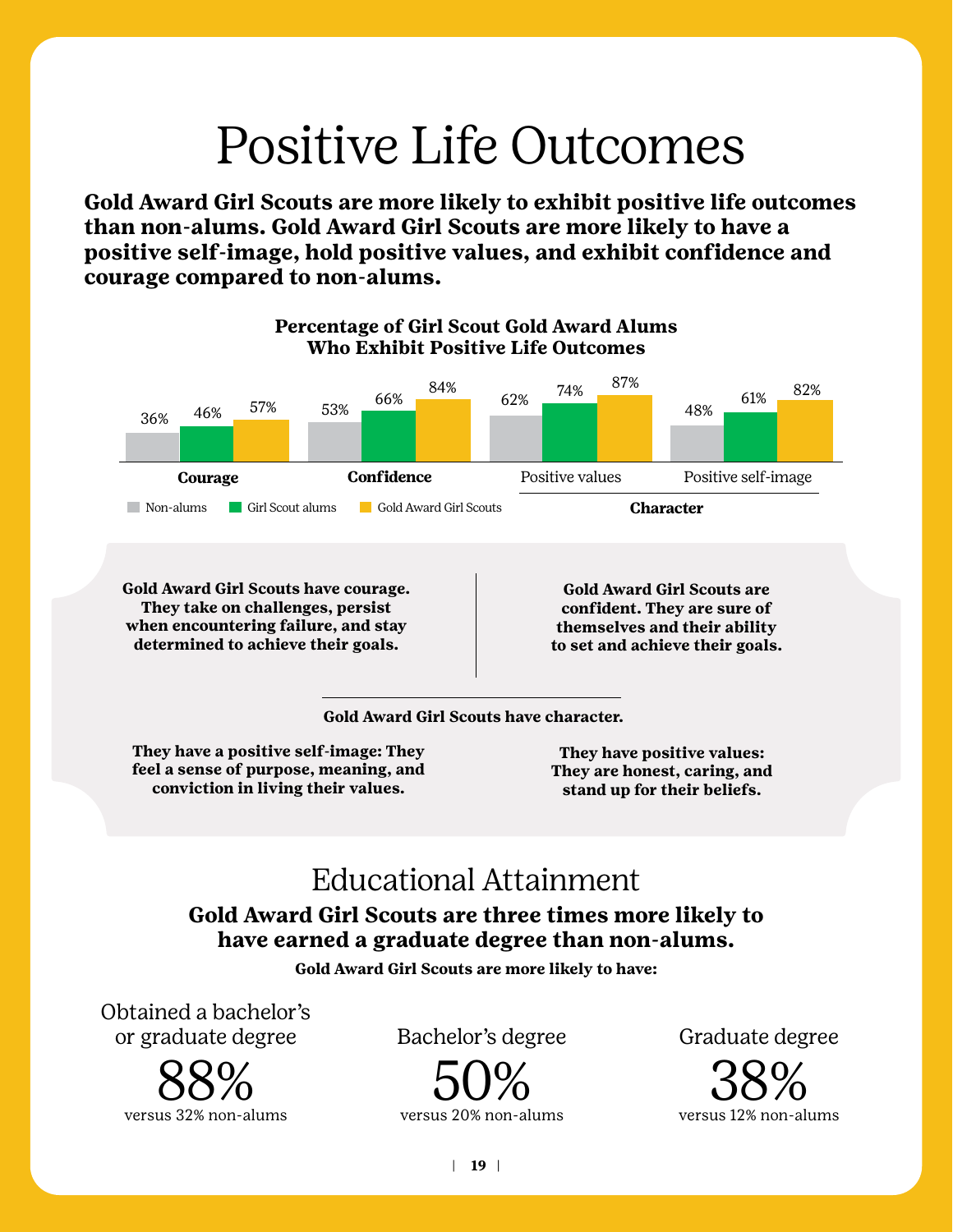# Community and Civic Engagement

#### **Gold Award Girl Scouts are three times more likely to volunteer for and more likely to donate to multiple causes compared to non-alums.**

Gold Award Girl Scouts are much more engaged in their communities through volunteering, donating money, and advocating for others than non-alums. When it comes to the issues they support, Gold Award Girl Scouts are more invested in supporting organizations or causes that focus on youth, girls/women, and education.

| <b>Gold Award Girl Scouts:</b><br>volunteer              | <b>Volunteer</b><br><b>Causes</b>    | <b>Gold Award</b><br><b>Girl Scouts</b> | <b>Girl Scout</b><br><b>Alums</b> | Non-alums |
|----------------------------------------------------------|--------------------------------------|-----------------------------------------|-----------------------------------|-----------|
| 82%<br>versus 33% non-alums                              | Youth-serving                        | 49%                                     | 16%                               | 8%        |
|                                                          | Girls' $\&$<br><b>Women's Causes</b> | 41%                                     | 16%                               | 6%        |
| volunteer for<br>multiple causes                         | Educational                          | 36%                                     | 16%                               | 8%        |
| 73%                                                      |                                      |                                         |                                   |           |
| versus 20% non-alums                                     | <b>Donation</b><br><b>Causes</b>     | <b>Gold Award</b><br><b>Girl Scouts</b> | <b>Girl Scout</b><br><b>Alums</b> | Non-alums |
| donate money<br>to causes<br>76%<br>versus 47% non-alums | Youth-serving                        | 44%                                     | 23%                               | 13%       |
|                                                          | Girls' $\&$<br><b>Women's Causes</b> | 40%                                     | 24%                               | 14%       |
|                                                          | Educational                          | 36%                                     | 21%                               | 13%       |

## **Gold Award Girl Scouts are more civically engaged and more likely to be:**

registered to vote 96% versus 76% non-alums

voting frequently 7 82%

versus 60% non-alums

7. Voting refers to women who identified as voting always or nearly always.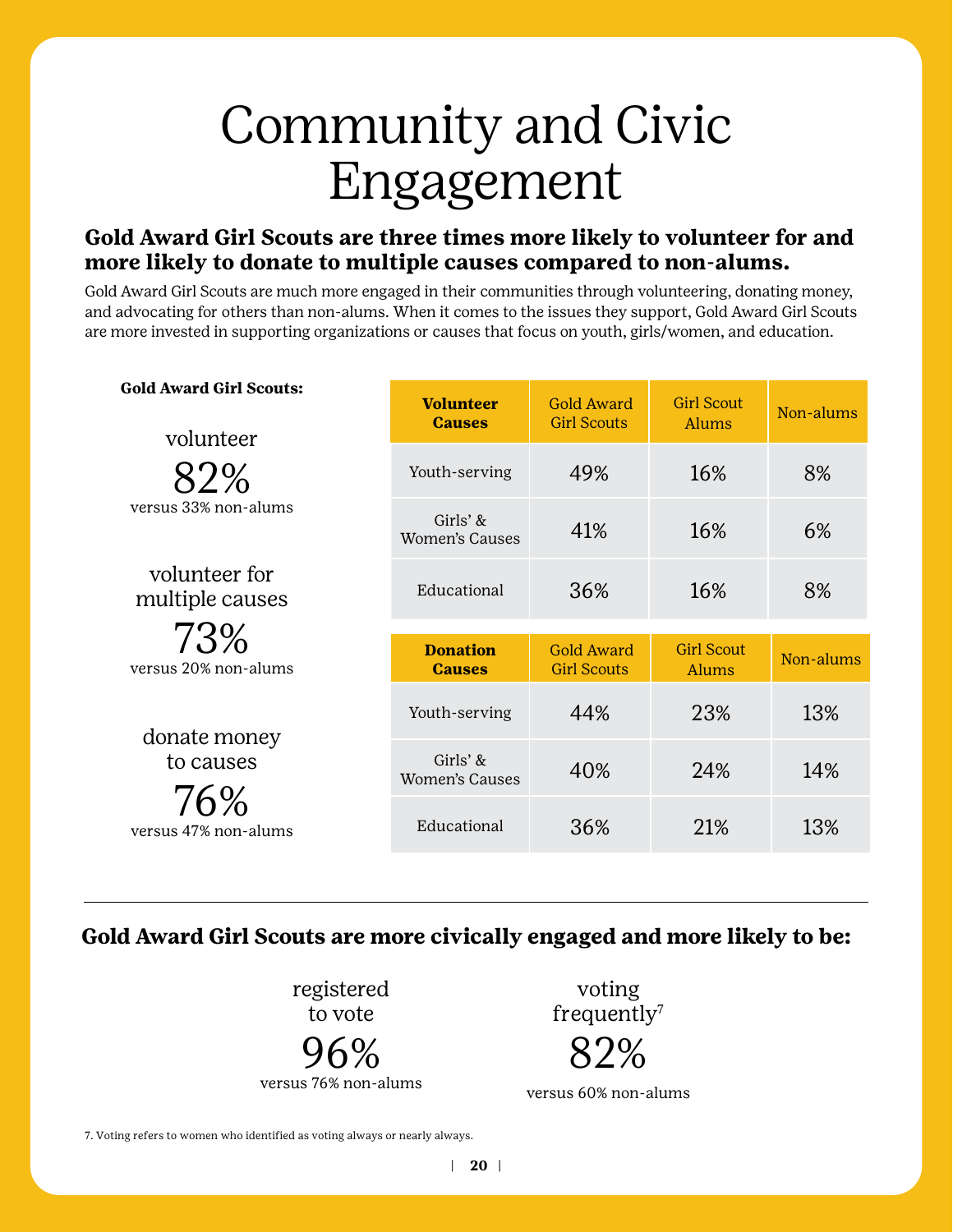# Leadership in Action

#### **Nearly all Gold Award Girl Scouts take on leadership roles in their everyday lives, far more than non-alums.**

Gold Award Girl Scouts put their beliefs about women in leadership into action. Gold Award Girl Scouts fill leadership roles at work, in schools, and as volunteers in their communities. Additionally, when tallied, Gold Award Girl Scouts hold more leadership roles in their lives than non-alums.

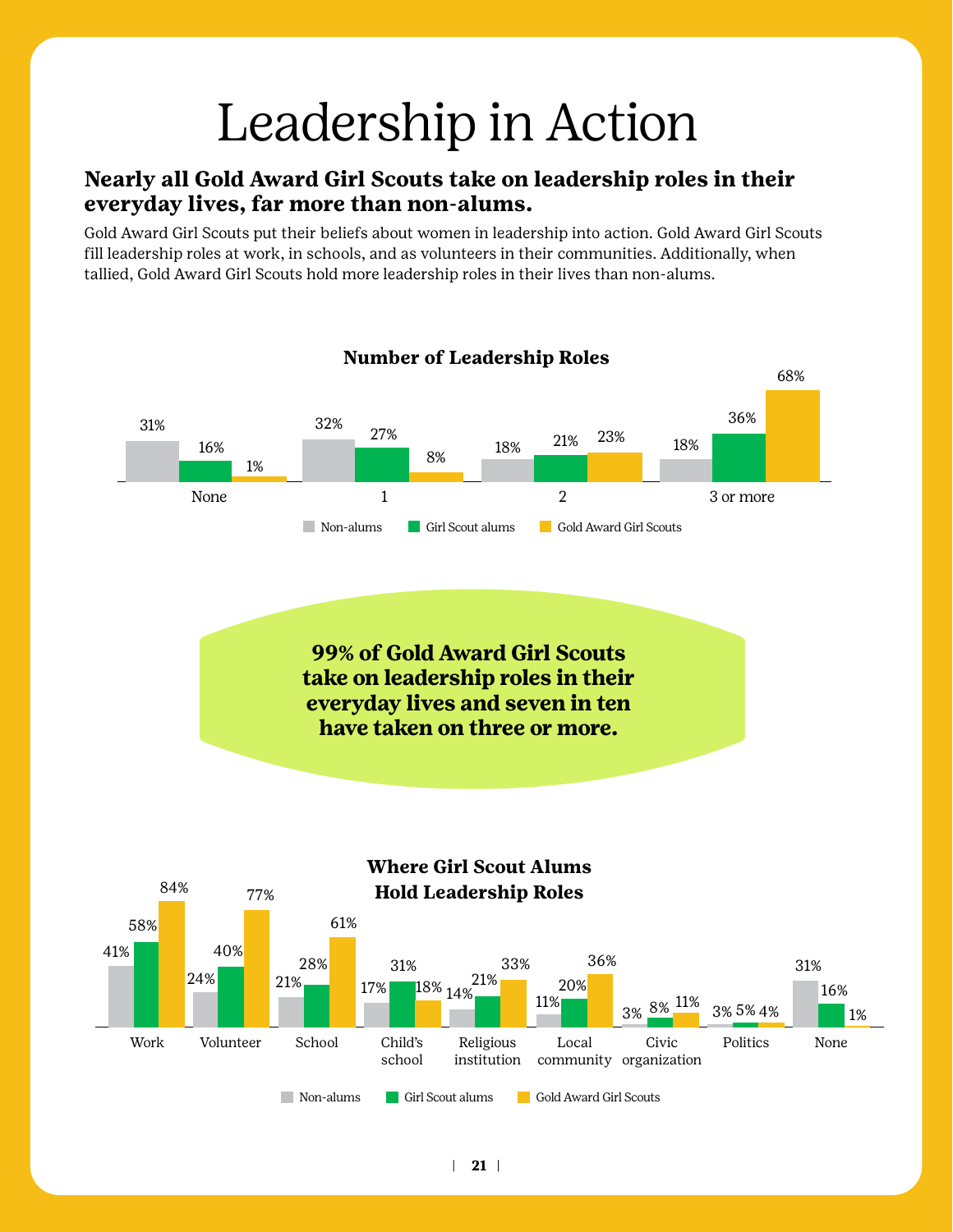# Attitudes Toward Women in Leadership

**Gold Award Girl Scouts hold more inclusive beliefs about gender equality; they are more likely to express the need for women's representation in top leadership positions than non-alums.** 

> **Gold Award Girl Scouts are more likely than non-alums to want more women in leadership positions in**

their local communities



business

88% versus 65%

government

88% versus 64%

## Life Satisfaction

**Gold Award Girl Scouts are significantly more satisfied in life personally, with education, professionally, and financially—than non-alums.**

8 in 10 Gold Award Girl Scouts feel satisfied<br>with their lives and achievements. More than

> **Percentage of Gold Award Girl Scouts who feel satisfied with their…**

Life overall  $97\%$ 

Education

97%

Career

84%

Financial circumstances

82%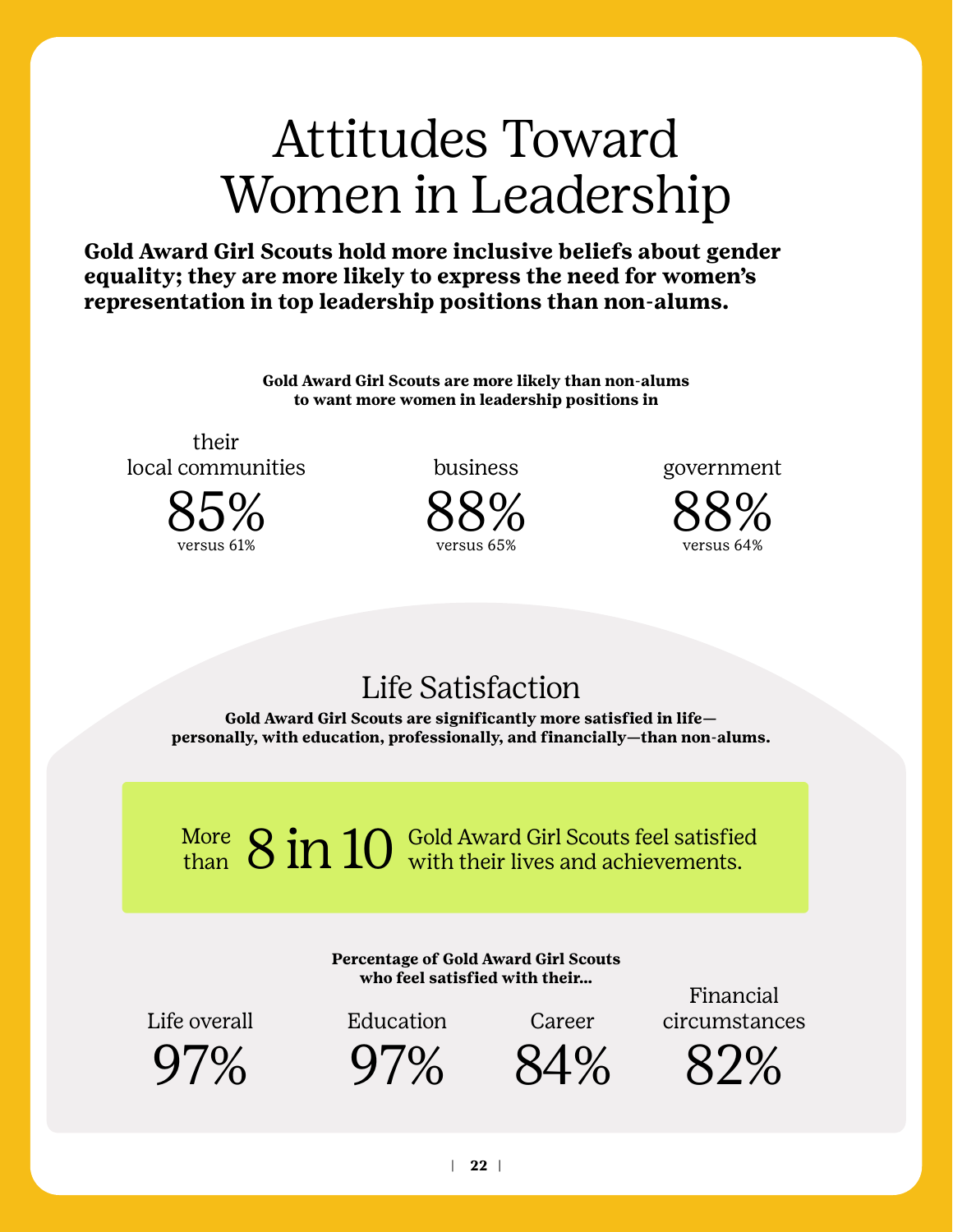# Perceptions of the Gold Award

**While Gold Award Girl Scouts and alums alike understand the prestige of the Gold Award, our research indicates that non-alums who are aware of the Gold Award also see the Gold Award as important and associate it with a variety of important skills and traits.**



#### **Percentage Who Associate Each of the Following Attributes with Someone Who Earned a Gold Award**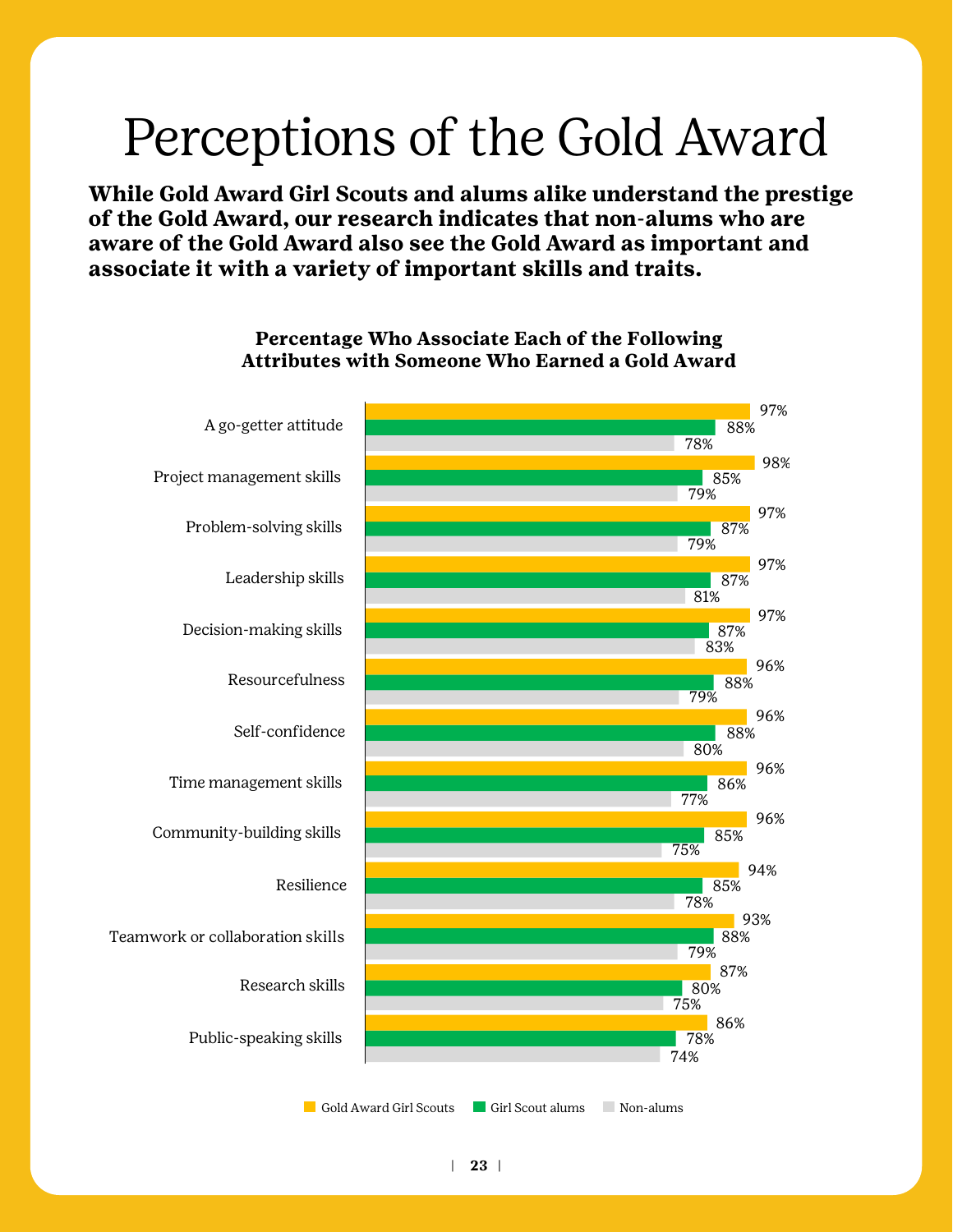# **Significance** and Implications

As with the 2012 *[Girl Scouting Works: The Girl Scout Alumnae Impact Study](https://www.girlscouts.org/content/dam/girlscouts-gsusa/forms-and-documents/about-girl-scouts/research/girl_scouting_works_the_alumnae_impact_study.pdf)*, this study found that Girl Scout alums are more likely than non-alums to exhibit the positive life outcomes promoted in Girl Scouts. These positive life outcomes provide the foundation for women to excel in education and careers, to become leaders at work and in their communities, and to be satisfied in their lives. Evidence suggests that participation in Girl Scouts is a powerful factor in developing these outcomes. The power of this influence is recognized by both Girl Scouts and non-Girl Scouts alike and Girl Scout alums leverage their Girl Scout experience to help reach their desired goals throughout their lives.

#### **The findings from this study show that Girl Scout alums excel!**

#### **Girl Scout alums are more likely than non-alums to:**

- Exhibit higher levels of courage, confidence, and character
- Attain higher levels of education and management positions at work
- Volunteer and contribute to causes they support
- Be civically involved
- Exhibit leadership attributes and hold more leadership roles
- Be more satisfied with life—personally, professionally, and financially

#### **Additionally, this research validates findings in the 2016 report,** *[The Power of the Girl Scout Gold](https://www.girlscouts.org/content/dam/girlscouts-gsusa/forms-and-documents/about-girl-scouts/research/GSRI_PowerGSGoldAward.pdf)  [Award: Excellence in Leadership and Life,](https://www.girlscouts.org/content/dam/girlscouts-gsusa/forms-and-documents/about-girl-scouts/research/GSRI_PowerGSGoldAward.pdf)* **which highlighted the extraordinary benefits experienced by earning the Girl Scout Gold Award.**

#### **Gold Award Girl Scouts, compared to alums and non-alums, are even more likely to:**

- Exhibit courage, confidence, and character
- Attain a college or graduate degree
- Volunteer for or donate to multiple causes
- Hold three or more leadership roles
- Be more satisfied with life—personally, professionally, and financially

Gold Award Girl Scouts report that through earning the Gold Award, they developed essential 21st-century employment skills that give them a boost in their academic and professional lives. They affirm that the Gold Award helped them get into college or graduate programs, earn scholarships, and secure jobs.

#### **This study confirms what Girl Scouts have known all along. Girl Scouts builds girls and women of courage, confidence, and character who are leaders in their lives, at work, and in their communities.**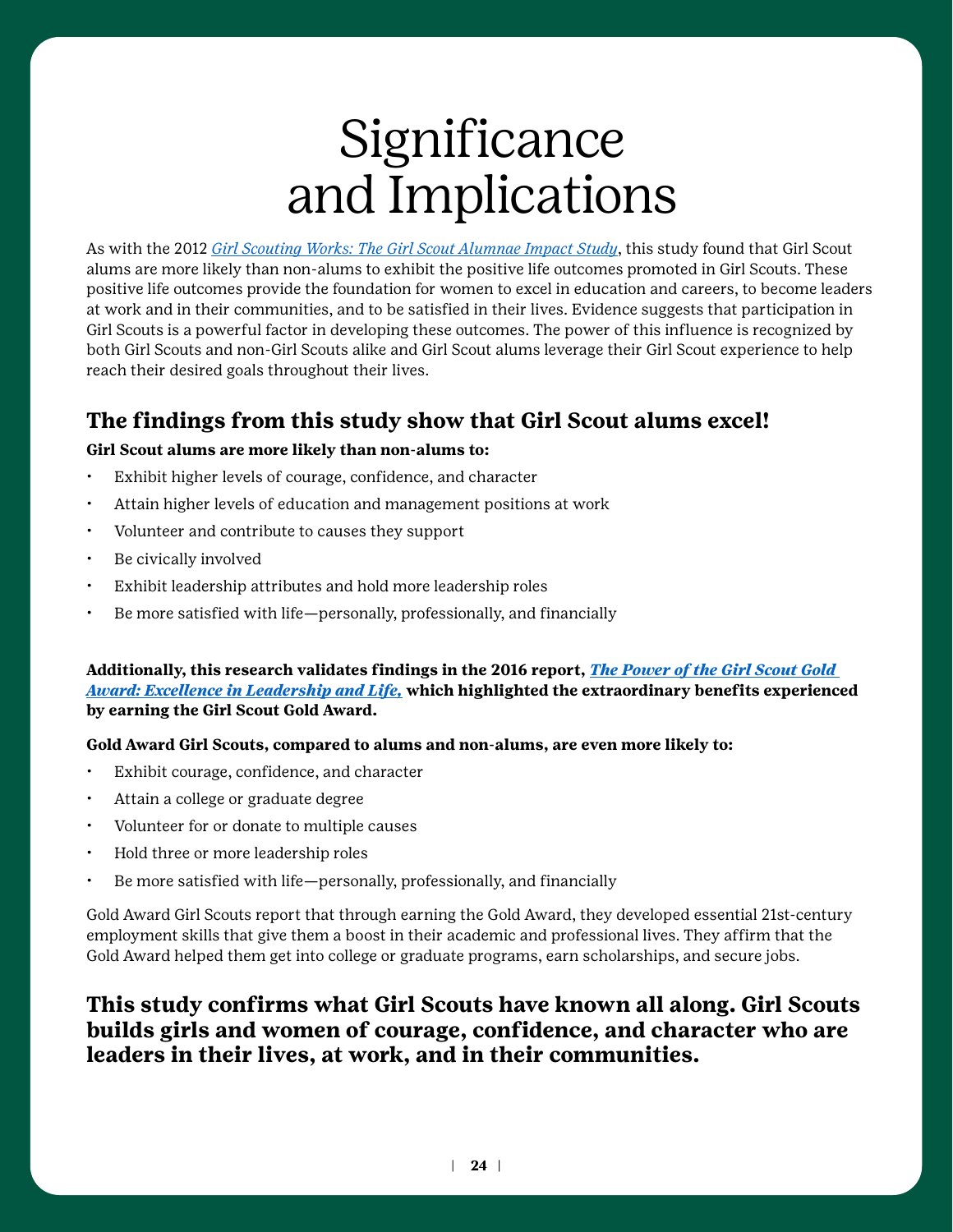# Appendix

## **Methodology**

The study design included focus groups and quantitative surveys with women ages 18 to 75 and older from across the United States. The first phase of research involved formative focus groups with women who earned the Girl Scout Gold Award in Texas and in California. The second phase of research consisted of online surveys with a nationally representative sample (matched to census data on race/ethnicity, age, and income) of 800 women who were never Girl Scouts (non-alums), 1,000 Girl Scout alums, and an additional purposeful sample of 992 Gold Award Girl Scout alums.

The GSRI worked with Fluent Research to conduct this research; data were collected in January 2020.



## **Demographics**



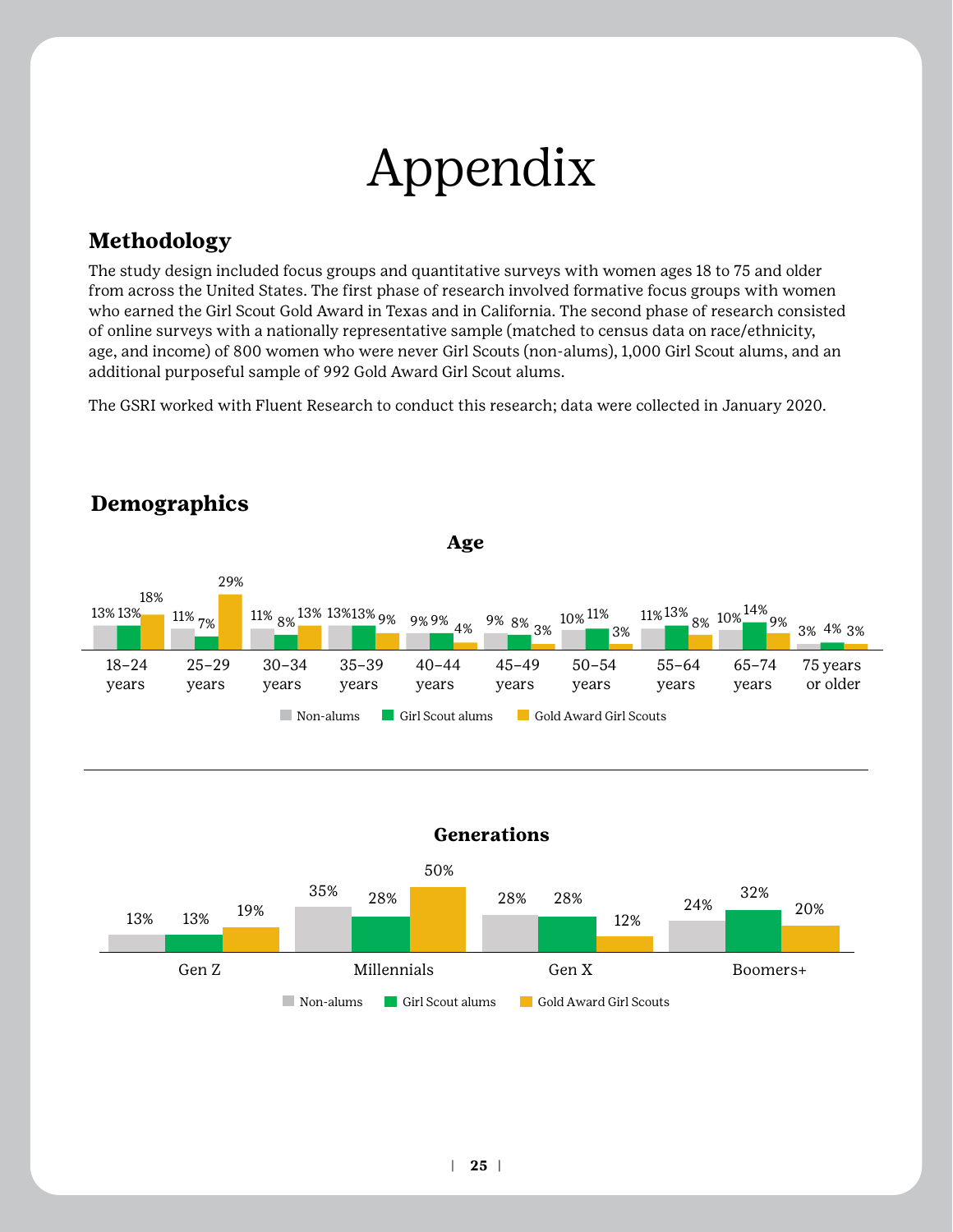